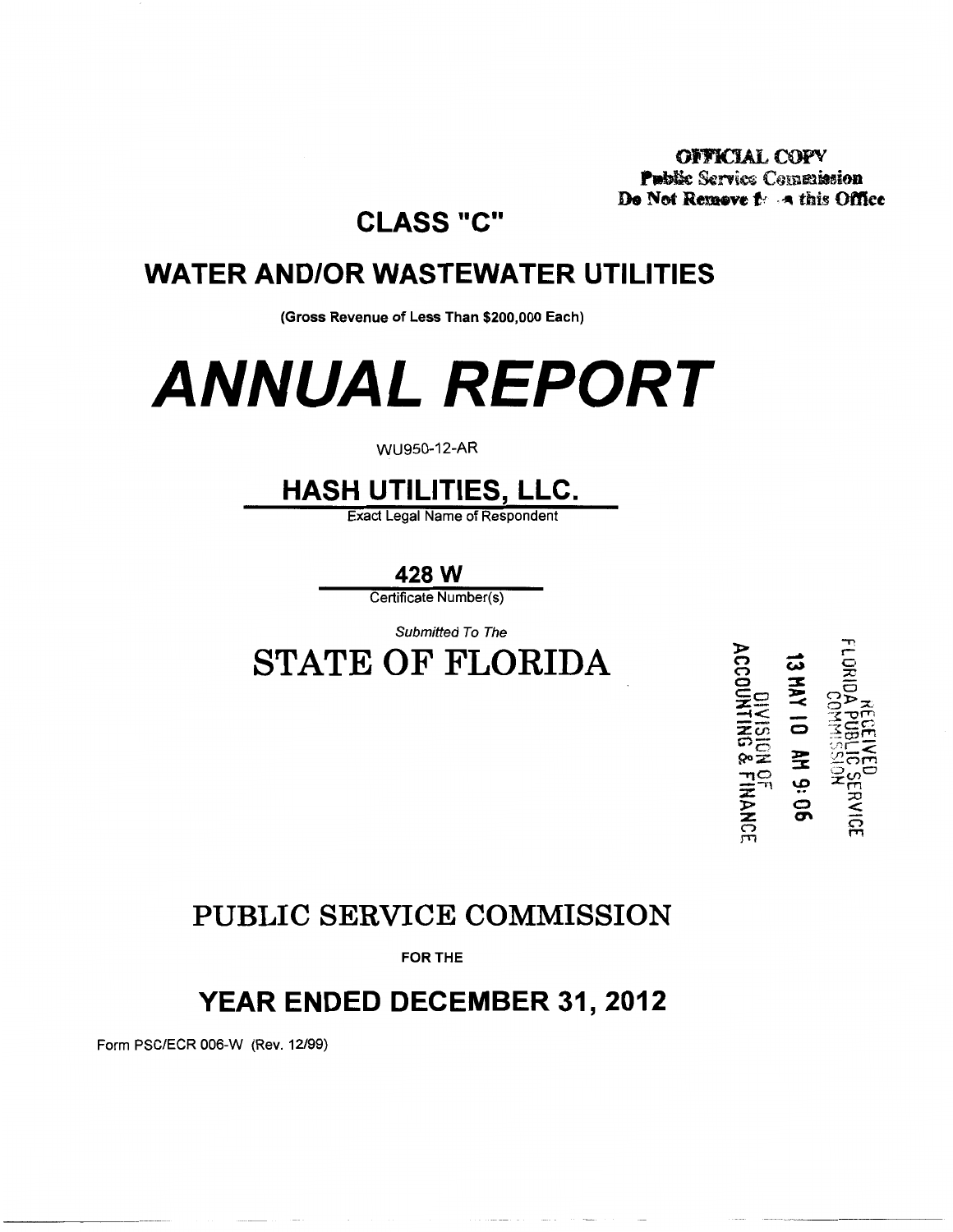- Prepare this report in conformity with the 1996 National Association of Regulatory  $\mathbf{1}$ . Utility Commissioners (NARUC) Uniform System of Accounts for Water and Wastewater Utilities as adopted by Rule 25-30.115 (1), Florida Administrative Code.
- Interpret all accounting words and phrases in accordance with the Uniform System  $2.$ of Accounts (USOA). Commission Rules and the definitions on next page.
- $3<sub>1</sub>$ Complete each question fully and accurately, even if it has been answered in a previous annual report. Enter the word "None" where it truly and completely states the fact.
- For any question, section, or page which is not applicable to the respondent enter  $4.$ the words "Not Applicable." Do not omit any pages.
- $5<sub>1</sub>$ Where dates are called for, the month and day should be stated as well as the year.
- All schedules requiring dollar entries should be rounded to the nearest dollar. 6.
- $7<sub>1</sub>$ Complete this report by means which result in a permanent record. You may use permanent ink or a typewriter. Do not use a pencil.
- If there is not enough room on any schedule, an additional page or pages may be 8. added provided the format of the added schedule matches the format of the schedule in the report. Additional pages should reference the appropriate schedules, state the name of the utility, and state the year of the report.
- If it is necessary or desirable to insert additional statements for the purpose of 9. further explanation of schedules, such statements should be made at the bottom of the page or on an additional page. Any additional pages should state the name of the utility and the year of the report, and reference the appropriate schedule.
- 10. The utility shall file the original and two copies of the report with the Commission at the address below, and keep a copy for itself. Pursuant to Rule 25-30.110 (3), Florida Administrative Code, the utility must submit the report by March 31 for the preceeding year ending December 31.

Florida Public Service Commission Division of Economic Regulation 2540 Shumard Oak Boulevard Tallahassee, Florida 32399-0850

11. Pursuant to Rule 25-30.110 (7) (a), Florida Administrative Code, any utility that fails to file its annual report or extension on or before March 31, or within the time specified by any extension approved in writing by the Division of Economic Regulation, shall be subject to a penalty. The penalty shall be based on the number of calendar days elapsed from March 31, or from an approved extended filing date, until the date of filing. The date of filing shall be included in the days elapsed.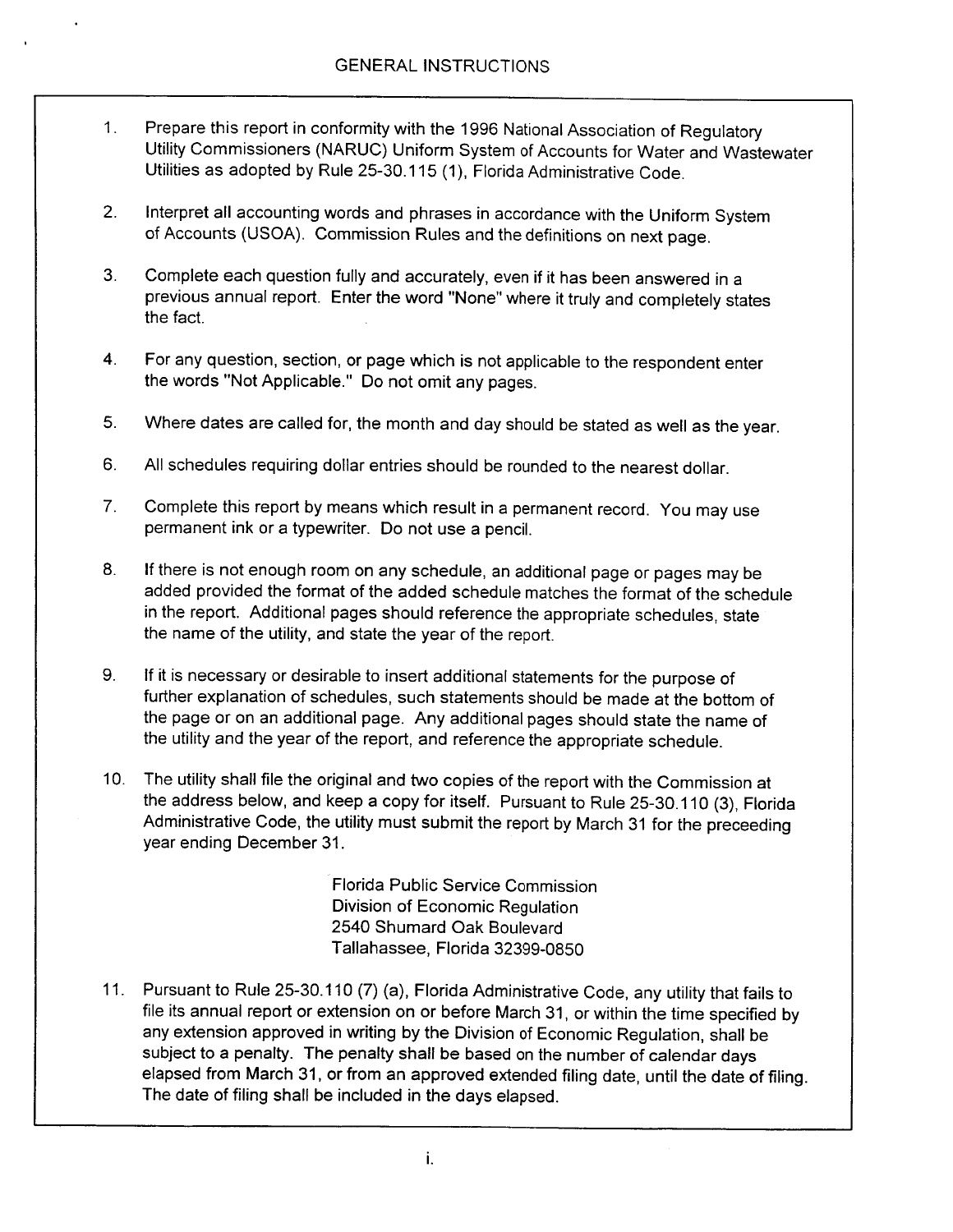ADVANCES FOR CONSTRUCTION - This account shall include advances by or in behalf of customers for construction which are to be refunded either wholly or in part. (USOA)

ALLOWANCE FOR FUNDS USED DURING CONSTRUCTION (AFUDC) - This account shall include concurrent credits for allowance for funds used during construction based upon the net cost of funds used for construction purposes and a reasonable rate upon other funds when so used. Appropriate regulatory approval shall be obtained for "a reasonable rate". (USOA)

AMORTIZATION - The gradual extinguishment of an amount in an account by distributing such amount over a fixed period, over the life of the asset or liability to which it applies, or over the period during which it is anticipated the benefit will be realized. (USOA)

CONTRIBUTIONS IN AID OF CONSTRUCTION (CIAC) - Any amount or item of money, services, or property received by a utility, from any person or governmental agency, any portion of which is provided at no cost to the utility, which represents an addition or transfer to the capital of the utility, and which is utilized to offset the acquisition, improvement, or construction costs of the utility's property, facilities, or equipment used to provide utility services to the public. (Section 367.021 (3), Florida Statutes)

CONSTRUCTION WORK IN PROGRESS (CWIP) - This account shall include the cost of water or wastewater plant in process of construction, but not yet ready for services. (USOA)

DEPRECIATION - The loss in service value not restored by current maintenance, incurred in connection with the consumption or prospective retirement of utility plant in the course of service from causes which are known to be in the current operation and against which the utility is not protected by insurance. (Rule 25-30.140 (i), Florida Administrative Code)

EFFLUENT REUSE - The use of wastewater after the treatment process, generally for reuse as irrigation water or for in plant use. (Section 367.021 (6), Florida Statutes)

EQUIVALENT RESIDENTIAL CONNECTION (ERC) - (WATER) - (Rule 25-30.515 (8), Florida Administrative Code.)

- (a) 350 gallons per day;
- (b) The number of gallons a utility demonstrates in the average daily flow for a single family unit; or
- $(c)$ The number of gallons which has been approved by the DEP for a single family residential unit.

EQUIVALENT RESIDENTIAL CONNECTION (ERC) - (WASTEWATER) - Industry standard of 80% of Water ERC or 280 gallons per day for residential use.

GUARANTEED REVENUE CHARGE - A charge designed to cover the utility's costs including, but not limited to the cost of the operation, maintenance, depreciation, and any taxes, and to provide a reasonable return to the utility for facilities, a portion of which may not be used and useful to the utility or its existing customers. (Rule 25-30.515 (9), Florida Administrative Code)

LONG TERM DEBT - All Notes, Conditional Sales Contracts, or other evidences of indebtedness payable more than one year from date of issue. (USOA)

PROPRIETARY CAPITAL (For proprietorships and partnerships only) - The investment of a sole proprietor, or partners, in an unincorporated utility. (USOA)

RETAINED EARNINGS - This account reflects corporate earnings retained in the business. Credits would include net income or accounting adjustments associated with correction of errors attributable to a prior period. Charges to this account would include net losses, accounting adjustments associated with correction of errors attributable to a prior period or dividends. (USOA)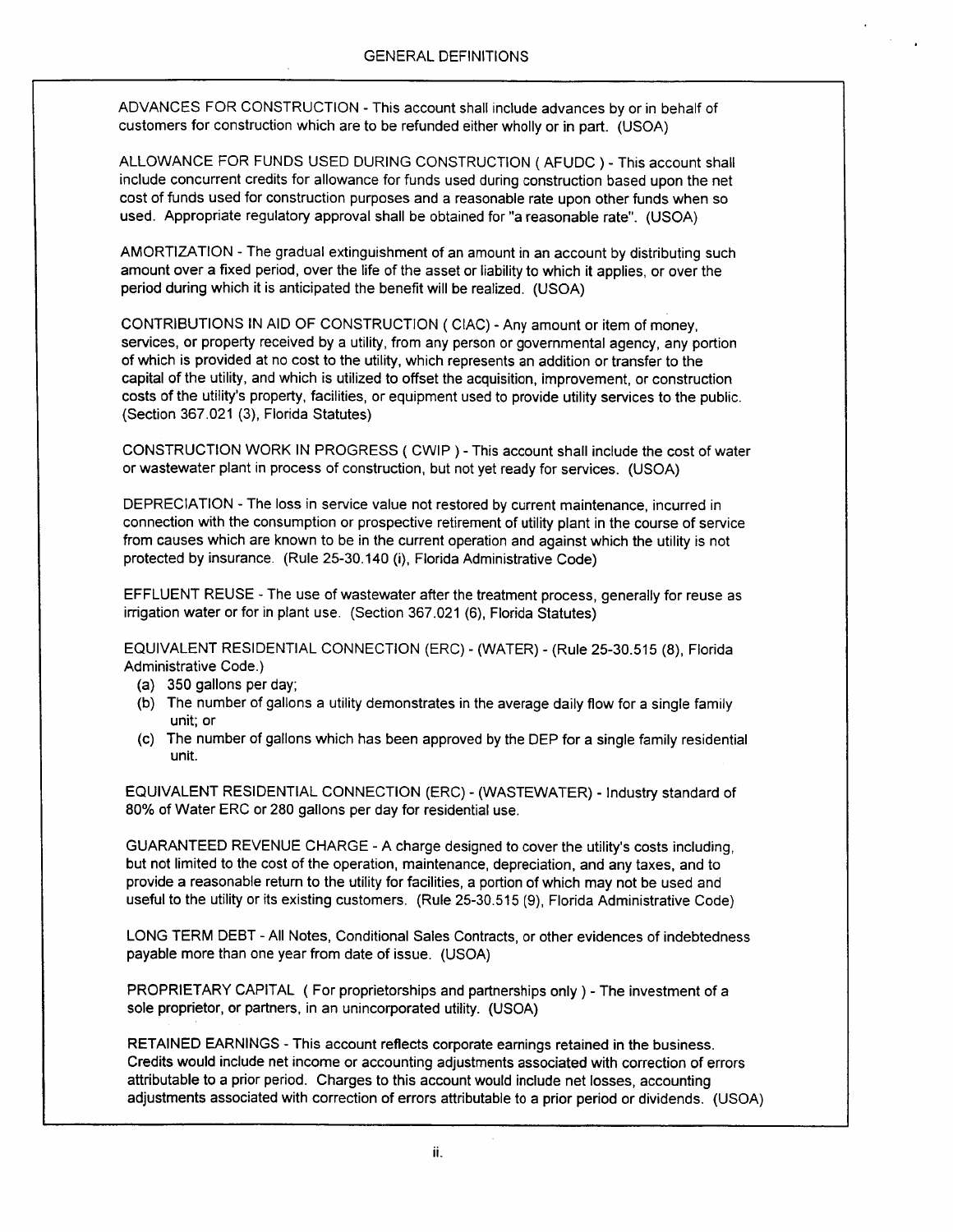$\sim$   $\sim$ 

 $\mathcal{L}$ 

 $\frac{1}{\sqrt{2}}\left( \frac{1}{\sqrt{2}}\right) \left( \frac{1}{\sqrt{2}}\right) \left( \frac{1}{\sqrt{2}}\right) \left( \frac{1}{\sqrt{2}}\right) \left( \frac{1}{\sqrt{2}}\right) \left( \frac{1}{\sqrt{2}}\right) \left( \frac{1}{\sqrt{2}}\right) \left( \frac{1}{\sqrt{2}}\right) \left( \frac{1}{\sqrt{2}}\right) \left( \frac{1}{\sqrt{2}}\right) \left( \frac{1}{\sqrt{2}}\right) \left( \frac{1}{\sqrt{2}}\right) \left( \frac{1}{\sqrt{2}}\right) \left$ 

 $\mathcal{A}^{\mathcal{A}}$ 

 $\omega_{\rm c}$  and

| <b>FINANCIAL SECTION</b><br>$\leq$                                   | <b>PAGE</b> |
|----------------------------------------------------------------------|-------------|
| Identification                                                       | $F-2$       |
| Income Statement                                                     | $F-3$       |
| <b>Balance Sheet</b>                                                 | $F-4$       |
| <b>Net Utility Plant</b>                                             | $F-5$       |
| Accumulated Depreciation and Amortization of Utility Plant           | $F-5$       |
| Capital Stock                                                        | $F-6$       |
| <b>Retained Earnings</b>                                             | $F-6$       |
| <b>Proprietary Capital</b>                                           | $F-6$       |
| Long Term Debt                                                       | $F-6$       |
| <b>Taxes Accrued</b>                                                 | $F-7$       |
| Payment for Services Rendered by Other Than Employees                | $F-7$       |
| Contributions in Aid of Construction                                 | $F-8$       |
| Cost of Capital Used for AFUDC Calculation                           | $F-9$       |
| <b>AFUDC Capital Structure Adjustments</b>                           | $F-10$      |
| <b>WATER OPERATING SECTION</b>                                       | <b>PAGE</b> |
| <b>Water Utility Plant Accounts</b>                                  | $W-1$       |
| Analysis of Accumulated Depreciation by Primary Account - Water      | $W-2$       |
| Water Operation and Maintenance Expense                              | $W-3$       |
| <b>Water Customers</b>                                               | $W-3$       |
| Pumping and Purchased Water Statistics and Mains                     | $W-4$       |
| Wells and Well Pumps, Reservoirs, and High Service Pumping           | $W-5$       |
| Sources of Supply and Water Treatment Facilities                     | $W-6$       |
| General Water System Information                                     | $W-7$       |
| <b>WASTEWATER OPERATING SECTION</b>                                  | <b>PAGE</b> |
| <b>Wastewater Utility Plant Accounts</b>                             | $S-1$       |
| Analysis of Accumulated Depreciation by Primary Account - Wastewater | $S-2$       |
| Wastewater Operation and Maintenance Expense                         | $S-3$       |
| <b>Wastewater Customers</b>                                          | $S-3$       |
| Pumping Equipment, Collecting and Force Mains and Manholes           | $S-4$       |
| Treatment Plant, Pumps and Pumping Wastewater Statistics             | $S-5$       |
| General Wastewater System Information                                | $S-6$       |
| <b>VERIFICATION SECTION</b>                                          | <b>PAGE</b> |
| Verification                                                         | $V-1$       |

 $\mathcal{L}^{\text{max}}_{\text{max}}$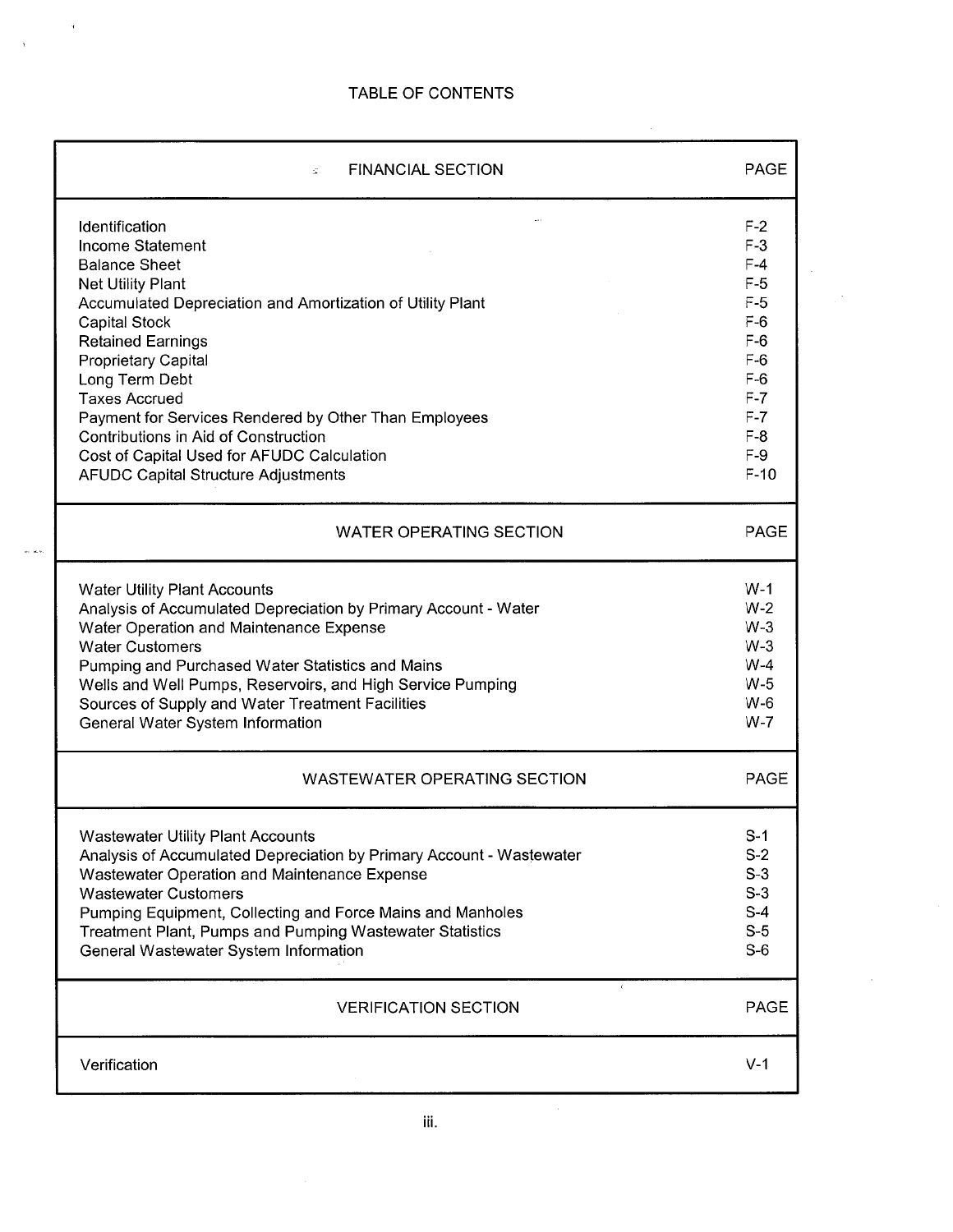# **FINANCIAL**

# **SECTION**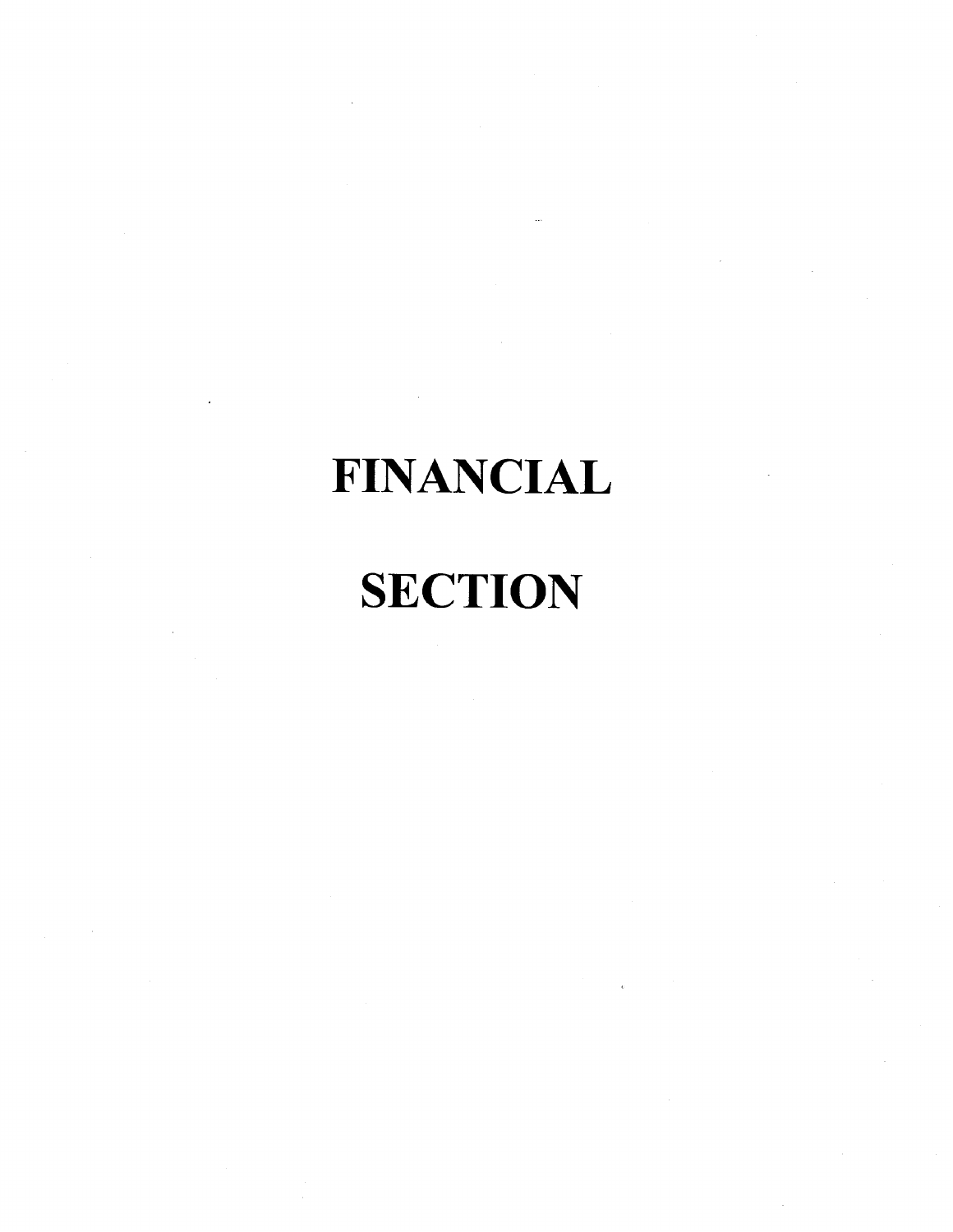#### **REPORT OF**

| Hash Utilities, LLC.                                                                 |                                                             |             |
|--------------------------------------------------------------------------------------|-------------------------------------------------------------|-------------|
|                                                                                      |                                                             |             |
| PO Box 4, Inglis, FL 34449                                                           |                                                             | <b>Levy</b> |
| <b>Mailing Address</b>                                                               | <b>Street Address</b>                                       | County      |
| (352) 613-0103<br>Telephone Number                                                   | Date Utility First Organized                                |             |
| Fax Number                                                                           | E-mail Address<br>marshall@hash.com                         |             |
| Sunshine State One-Call of Florida, Inc. Member No.                                  | <b>HU1776</b>                                               |             |
| Check the business entity of the utility as filed with the Internal Revenue Service: |                                                             |             |
| $\vert$ X<br>Sub Chapter S Corporation<br>Individual                                 | 1120 Corporation                                            | Partnership |
| Name, Address and Phone where records are located:                                   | Marshall Hash, PO Box 4,<br>Inglis, FL 34449 (352) 613-0103 |             |
| Name of subdivisions where services are provided:                                    | Inglewood Estates, Inglis, Florida                          |             |

#### **CONTACTS**

| Name                                              | Title | <b>Principal Business Address</b> | Salary<br>Charged<br><b>Utility</b> |
|---------------------------------------------------|-------|-----------------------------------|-------------------------------------|
| Person to send correspondence:<br>Marshall Hash   | Owner | PO Box 4<br>Inglis FL 34449       |                                     |
| Person who prepared this report:<br>Marshall Hash | Owner |                                   |                                     |
| Officers and Managers:                            |       |                                   | \$                                  |
|                                                   |       |                                   | \$<br>S<br>\$                       |
|                                                   |       |                                   | S                                   |

Report every corporation or person owning or holding directly or indirectly 5 percent or more of the voting securities of the reporting utility:

| Name          | Percent<br>Ownership in<br><b>Utility</b> | <b>Principal Business Address</b> | Salary<br>Charged<br><b>Utility</b> |
|---------------|-------------------------------------------|-----------------------------------|-------------------------------------|
| Marshall Hash | 100                                       |                                   |                                     |

F-2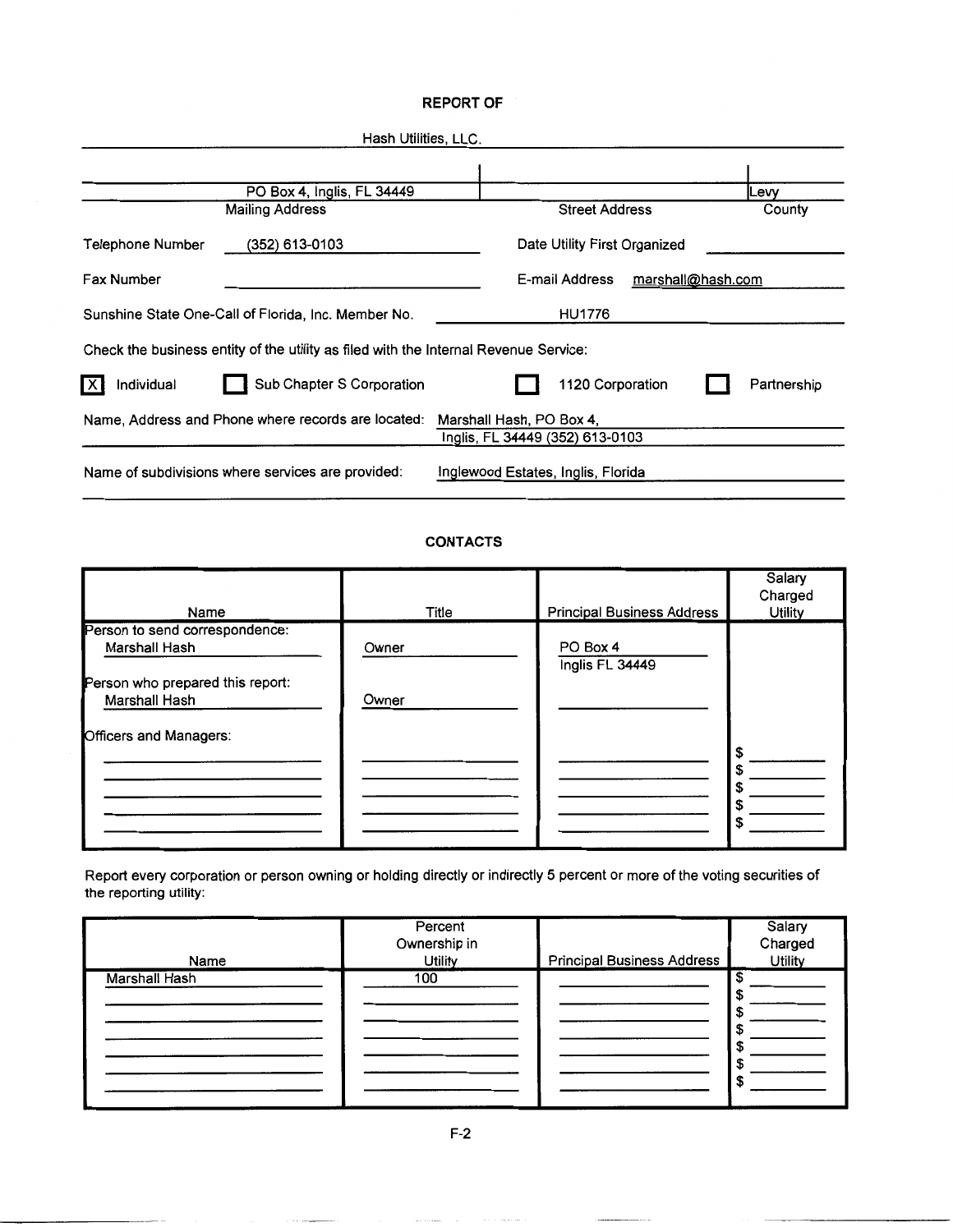### **UTILITY** NAME:-,. \_\_\_\_ ....;.H;.;;;a;;;;s;,;,h.;;;U~ti;,;,;lit;,;;;ie;,;;,s:..;, L;,;;L;,;;C;,;,. ------- YEAR OF REPORT YEAR OF REPORT<br>DECEMBER 31, 2012

 $\bar{\mathcal{L}}$ 

### **INCOME STATEMENT**

| <b>Account Name</b>                                                                                                                                                                                                                                                                             | Ref.<br>Page   | Water           | Wastewater                                                                                                                                                                                                                                                                                                                                                                                                           | Other         | Total<br>Company     |
|-------------------------------------------------------------------------------------------------------------------------------------------------------------------------------------------------------------------------------------------------------------------------------------------------|----------------|-----------------|----------------------------------------------------------------------------------------------------------------------------------------------------------------------------------------------------------------------------------------------------------------------------------------------------------------------------------------------------------------------------------------------------------------------|---------------|----------------------|
| Gross Revenue:<br>Residential $\frac{1}{2}$ = $\frac{1}{2}$ = $\frac{1}{2}$ = $\frac{1}{2}$ = $\frac{1}{2}$<br>$Commercial$ <sub>-----</sub><br>Industrial __________<br>Multiple Family $\frac{1}{2}$ = $\frac{1}{2}$ = $\frac{1}{2}$<br>Guaranteed Revenues __<br>Other (Specify) $2 - 2 - 1$ |                | \$ 17,871       | $\frac{1}{\sqrt{2}}$                                                                                                                                                                                                                                                                                                                                                                                                 | $\frac{1}{2}$ | \$ 17,871            |
| Total Gross Revenue____                                                                                                                                                                                                                                                                         |                | 17,871<br>S.    | \$<br>$\mathcal{L}^{\text{max}}_{\text{max}}$ , and $\mathcal{L}^{\text{max}}_{\text{max}}$                                                                                                                                                                                                                                                                                                                          | $\frac{1}{2}$ | \$                   |
| Operation Expense (Must tie<br>to pages W-3 and S-3)                                                                                                                                                                                                                                            | $W-3$<br>$S-3$ | \$<br>$-13,373$ | $\sim$                                                                                                                                                                                                                                                                                                                                                                                                               | \$            | \$                   |
| Depreciation Expense____                                                                                                                                                                                                                                                                        | $F-5$          | $-3,633$        |                                                                                                                                                                                                                                                                                                                                                                                                                      |               |                      |
| CIAC Amortization Expense__                                                                                                                                                                                                                                                                     | $F-8$          | 18              |                                                                                                                                                                                                                                                                                                                                                                                                                      |               |                      |
| Taxes Other Than Income_ $_{-}$                                                                                                                                                                                                                                                                 | $F-7$          | $-1,334$        |                                                                                                                                                                                                                                                                                                                                                                                                                      |               |                      |
| Income Taxes_ _ _ _ _ _ _ _ _                                                                                                                                                                                                                                                                   | $F-7$          |                 |                                                                                                                                                                                                                                                                                                                                                                                                                      |               |                      |
| <b>Total Operating Expense</b>                                                                                                                                                                                                                                                                  |                | \$<br>$-18,321$ |                                                                                                                                                                                                                                                                                                                                                                                                                      |               | $-18,321$<br>\$      |
| Net Operating Income (Loss)                                                                                                                                                                                                                                                                     |                | \$<br>$-450$    | \$                                                                                                                                                                                                                                                                                                                                                                                                                   | \$            | \$<br>-450           |
| Other Income:<br>Nonutility $b = -1$                                                                                                                                                                                                                                                            |                | $\frac{1}{2}$   | $\frac{1}{\sqrt{1-\frac{1}{2}}\sqrt{1-\frac{1}{2}}\sqrt{1-\frac{1}{2}}\sqrt{1-\frac{1}{2}}\sqrt{1-\frac{1}{2}}\sqrt{1-\frac{1}{2}}\sqrt{1-\frac{1}{2}}\sqrt{1-\frac{1}{2}}\sqrt{1-\frac{1}{2}}\sqrt{1-\frac{1}{2}}\sqrt{1-\frac{1}{2}}\sqrt{1-\frac{1}{2}}\sqrt{1-\frac{1}{2}}\sqrt{1-\frac{1}{2}}\sqrt{1-\frac{1}{2}}\sqrt{1-\frac{1}{2}}\sqrt{1-\frac{1}{2}}\sqrt{1-\frac{1}{2}}\sqrt{1-\frac{1}{2}}\sqrt{1-\frac$ | $\frac{1}{2}$ | $\frac{1}{\sqrt{2}}$ |
| Other Deductions:<br><b>Miscellaneous Nonutility</b><br>Expenses_ $-$ - $-$ - - - - -<br>Interest Expense_____                                                                                                                                                                                  |                | $\frac{1}{2}$   | $$\overline{\hspace{1.5em}}$$                                                                                                                                                                                                                                                                                                                                                                                        | $\frac{1}{2}$ | \$<br>0              |
| Net Income (Loss)                                                                                                                                                                                                                                                                               |                | \$              | \$                                                                                                                                                                                                                                                                                                                                                                                                                   | \$            | \$<br>-450           |

 $\label{eq:1.1} \alpha_{\rm{eff}}(\alpha_{\rm{eff}}) = \alpha_{\rm{eff}}(\alpha_{\rm{eff}}) = \alpha_{\rm{eff}}(\alpha_{\rm{eff}}) = \alpha_{\rm{eff}}$ 

 $\sim$ 

 $\alpha$  and  $\alpha$  . The mass  $\alpha$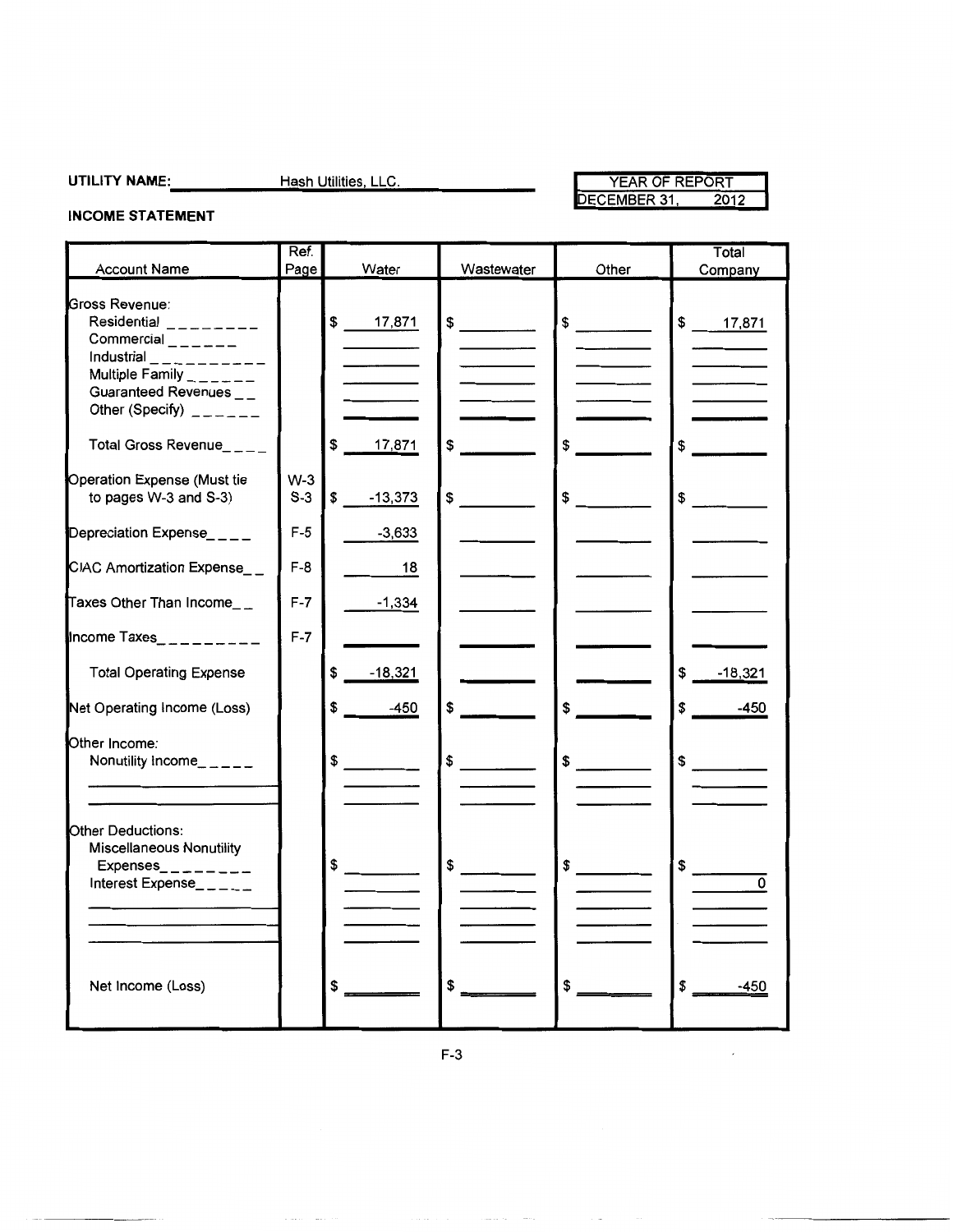**UTILITY NAME:** Hash Utilities, LLC. YEAR OF REPORT YEAR OF REPORT YEAR OF REPORT DECEMBER 31,

#### **COMPARATIVE BALANCE SHEET**

|                                                                                                                                                                                                                                                              | Reference                        | Current                  | Previous           |
|--------------------------------------------------------------------------------------------------------------------------------------------------------------------------------------------------------------------------------------------------------------|----------------------------------|--------------------------|--------------------|
| <b>ACCOUNT NAME</b>                                                                                                                                                                                                                                          | Page                             | Year                     | Year               |
| Assets:                                                                                                                                                                                                                                                      |                                  |                          |                    |
| Utility Plant in Service (101-105) $\frac{1}{2}$ = $\frac{1}{2}$ = $\frac{1}{2}$<br>Accumulated Depreciation and                                                                                                                                             | $F-5, W-1, S-1$                  | \$<br>111,443            | \$<br>77069        |
| Amortization (108) $\frac{1}{2}$ = = = = = = = = = = = = =                                                                                                                                                                                                   | F-5, W-2, S-2                    | $-42620$                 | $-38987$           |
| Net Utility Plant_______________                                                                                                                                                                                                                             |                                  | \$<br>68823              | \$<br>38082        |
| $Cash$ <sub>---------</sub><br>Customer Accounts Receivable (141) <sub>----</sub><br>Other Assets (Specify):<br>$\frac{1}{2}$                                                                                                                                |                                  | 0<br>0<br>$\overline{0}$ |                    |
| Total Assets__________________                                                                                                                                                                                                                               |                                  | \$<br>68823              | 38082<br>\$        |
| Liabilities and Capital:                                                                                                                                                                                                                                     |                                  |                          |                    |
| Common Stock Issued $(201)$ __________<br>Preferred Stock Issued $(204)$ __________<br>Other Paid in Capital $(211)$ ____________<br>Retained Earnings (215)___________<br>Propietary Capital (Proprietary and<br>Partnership only) $(218)$ ___________      | $F-6$<br>$F-6$<br>$F-6$<br>$F-6$ | 33,219<br>$-19,278$      | 39918<br>$-17076$  |
| Total Capital__________________                                                                                                                                                                                                                              |                                  | \$<br>13,941             | \$<br>22,842       |
| Long Term Debt (224)_ _ _ _ _ _ _ _ _ _ _ _ _<br>Accounts Payable $(231)$ <sub>2</sub> - - - - - - - - - - -<br>Notes Payable (232)_______________<br>Customer Deposits $(235)$ __________<br>Accrued Taxes (236)<br>Other Liabilities (Specify)____________ | $F-6$                            | \$<br>33,715<br>0        | \$<br>10869<br>100 |
| Advances for Construction__________<br>Contributions in Aid of<br>Construction - Net $(271-272)$ <sub>2</sub> <sub>2</sub> <sub>2</sub> <sub>2</sub><br>Total Liabilities and Capital___________                                                             | $F-8$                            | 396<br>61992<br>\$       | 92<br>33903<br>\$  |

F-4

 $\sim 100$  and  $\sim 100$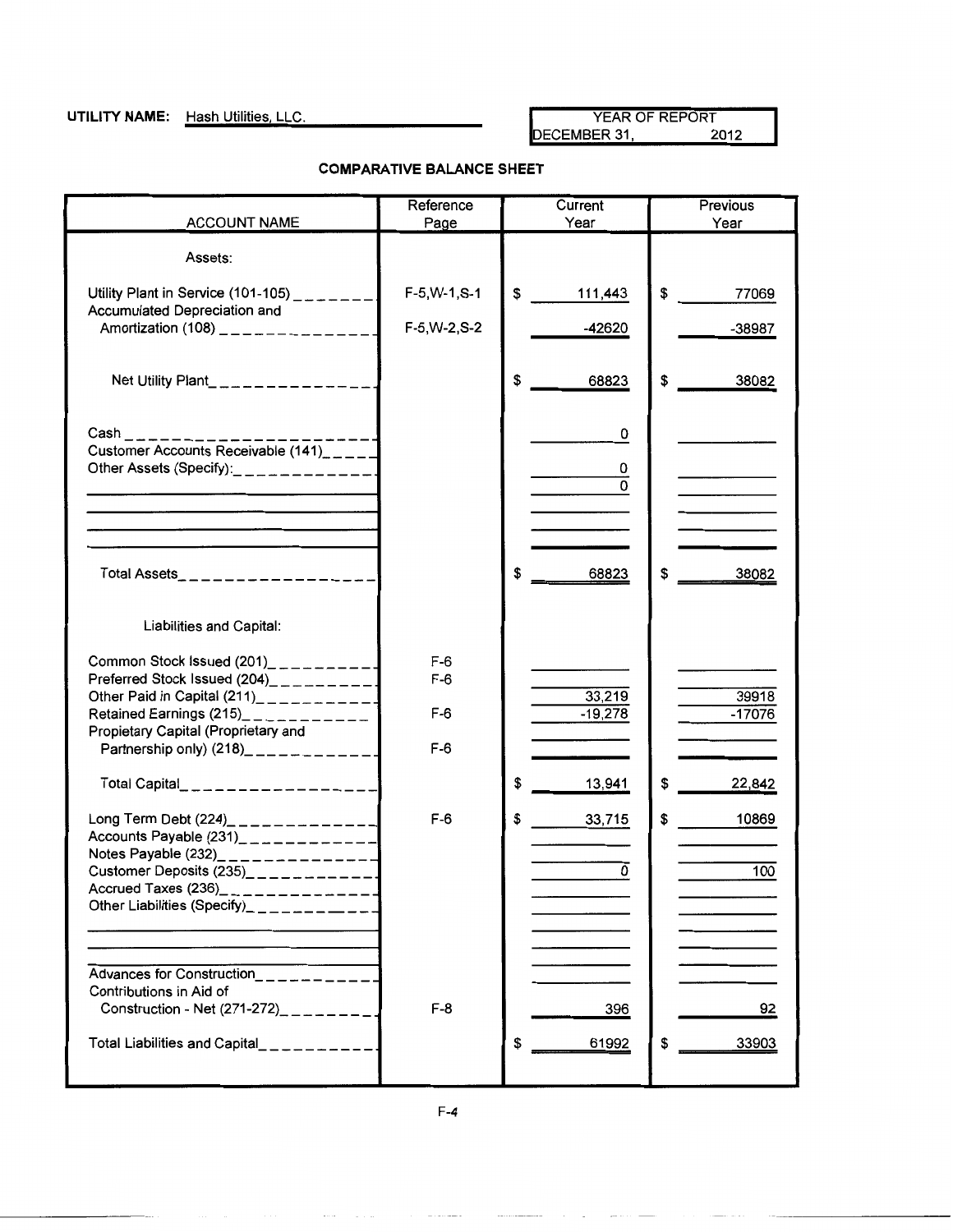### **UTILITY NAME** Hash Utilities, LLC. WEAR OF REPORT YEAR OF REPORT DECEMBER 31, 2012 DECEMBER 31,

#### **GROSS UTILITY PLANT**

| Plant Accounts:<br>(101 - 107) inclusive                               | Water         | Wastewater    | Plant other<br>than<br>Reporting<br>Systems | Total          |
|------------------------------------------------------------------------|---------------|---------------|---------------------------------------------|----------------|
| Utility Plant in Service (101)<br><b>Construction Work in Progress</b> | \$ 111,443    | $\frac{1}{2}$ | $\sim$                                      | $\frac{1}{2}$  |
| (105)_ ___________<br>Other (Specify) <sub>________</sub>              |               |               |                                             |                |
| Total Utility Plant______                                              | \$<br>111,443 | \$            |                                             | \$.<br>111,443 |

#### **ACCUMULATED DEPRECIATION (AID) AND AMORTIZATION OF UTILITY PLANT**

| Account<br>108                                                                                        | Water                            | Wastewater              | Other than<br>Reporting<br>Systems | Total           |
|-------------------------------------------------------------------------------------------------------|----------------------------------|-------------------------|------------------------------------|-----------------|
| Balance First of Year<br>Add Credits During Year:                                                     | $\overline{\mathsf{s}}$<br>38987 | $\overline{\mathbf{s}}$ | $\overline{\mathbf{s}}$            | \$              |
| Accruals charged to<br>depreciation account___<br>Salvage_____________<br>Other Credits (specify)____ | 3,633.20<br>$\mathfrak s$        | \$                      | \$                                 | \$              |
| Total Credits_________ <b>1</b> \$                                                                    | 3,633.20                         | \$                      | \$                                 | \$              |
| Deduct Debits During Year:<br>Book cost of plant<br>Cost of removal_______<br>Other debits (specify)  |                                  | $\mathbf{s}$            |                                    |                 |
| Total Debits________                                                                                  | \$                               | \$                      |                                    | \$              |
| Balance End of Year League                                                                            | \$<br>42,620.20                  | \$                      |                                    | \$<br>42.620.20 |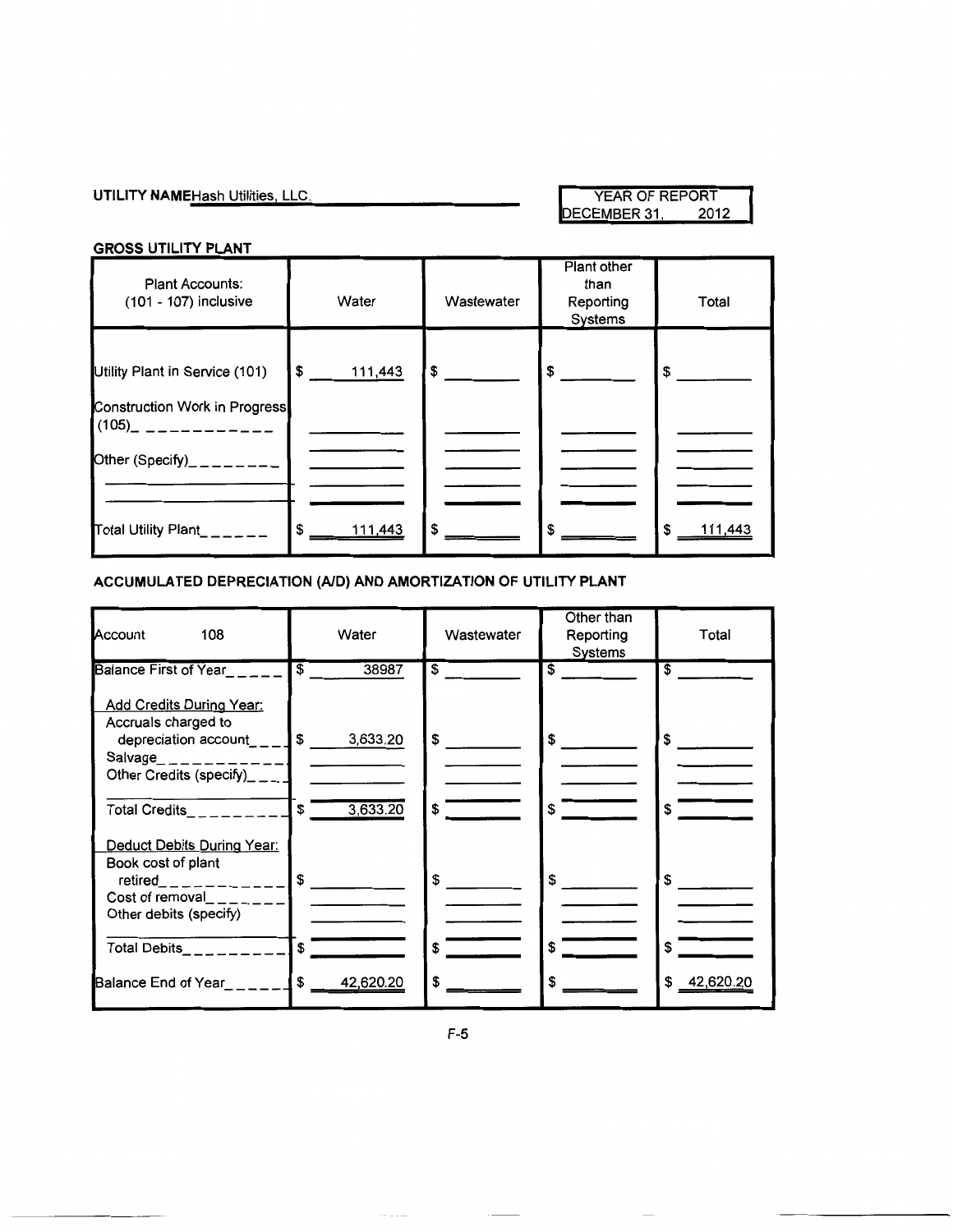**UTILITY NAME:** Hash Utilities, LLC. We have a set of the MEAR OF REPORT YEAR OF REPORT DECEMBER 31,

### **CAPITAL STOCK ( 201 - 204** )

|                                                                                                                                                                             | Common       | Preferred    |
|-----------------------------------------------------------------------------------------------------------------------------------------------------------------------------|--------------|--------------|
|                                                                                                                                                                             | <b>Stock</b> | <b>Stock</b> |
| Par or stated value per share____________________________<br>Shares issued and outstanding<br>___________________<br>Dividends declared per share for year<br>$\frac{1}{2}$ |              |              |

#### **RETAINED EARNINGS ( 215)**

|                                                                                      | Appropriated | Un-<br>Appropriated |
|--------------------------------------------------------------------------------------|--------------|---------------------|
| Balance first of year<br>$z = 1$<br>Changes during the year (Specify):<br><b>NOI</b> | 18828<br>450 |                     |
| Balance end of year<br>.                                                             | 19278        |                     |

### **PROPRIETARY CAPITAL ( 218)**

|                                                                                        | Proprietor<br>Or Partner | Partner |
|----------------------------------------------------------------------------------------|--------------------------|---------|
| Balance first of year___________________________<br>Changes during the year (Specify): | S                        |         |
|                                                                                        |                          |         |
| Balance end of year__________________                                                  | £.                       |         |

#### **LONG TERM DEBT ( 224** )

| Description of Obligation (Including Date of Issue and Date of Maturity): | Interest<br># of<br>Rate<br>Pymts | Principal<br>per Balance<br><b>Sheet Date</b> |
|---------------------------------------------------------------------------|-----------------------------------|-----------------------------------------------|
| Marshall Hash Start 1/2013 Payoff 12/2022                                 | 120                               | 33,715                                        |
| Total                                                                     |                                   |                                               |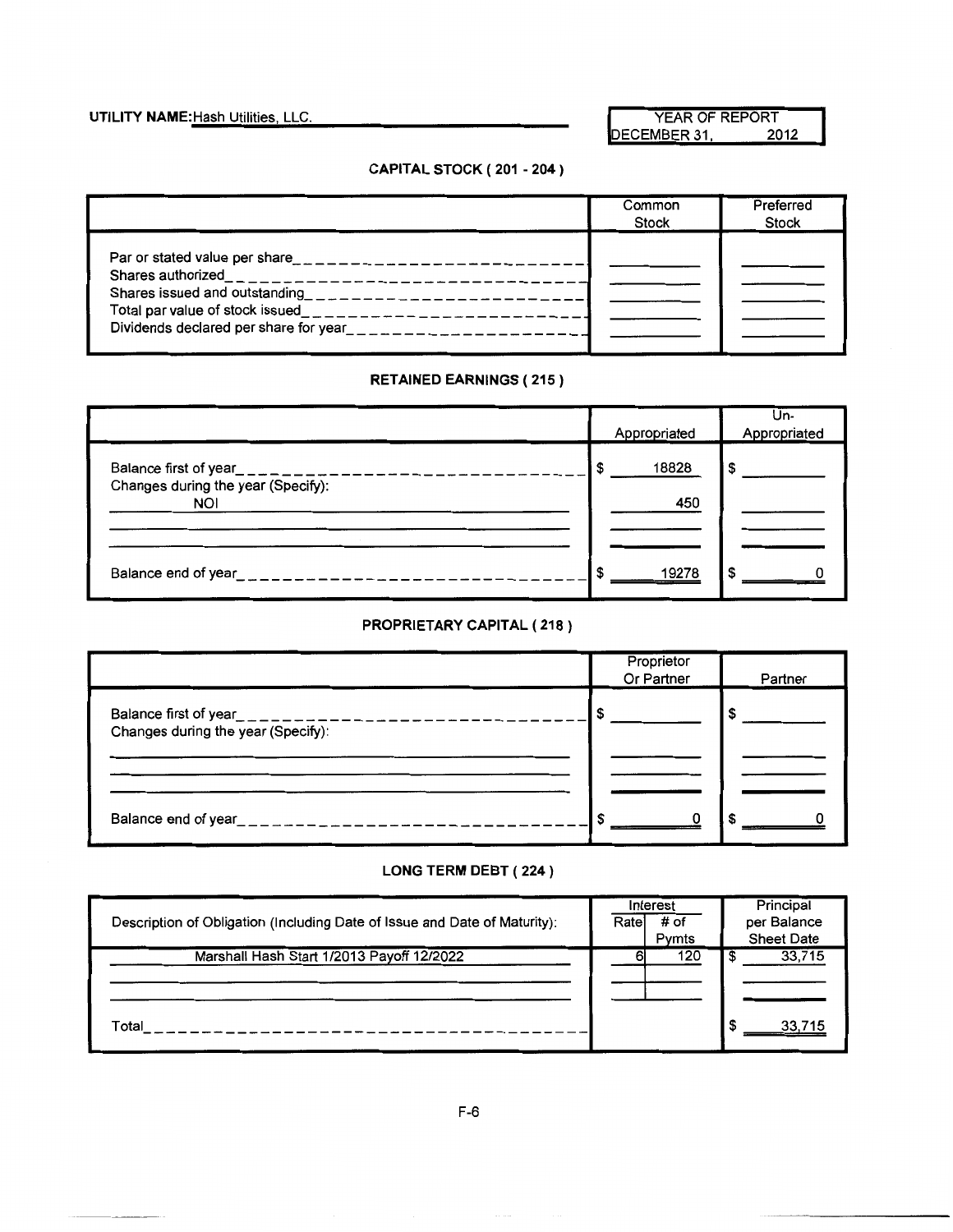**UTILITY NAME:** Hash Utilities, LLC. And the Matter of the MEAR OF REPORT The MEAR OF REPORT The Matter of the ME<br>DECEMBER 31, 2012 DECEMBER 31,

**TAX EXPENSE** 



#### **PAYMENTS FOR SERVICES RENDERED BY OTHER THAN EMPLOYEES**

Report all information concerning outside rate, management, construction, advertising, labor relations, public relations, or other similiar professional services rendered the respondent for which aggregate payments during the year to any corporation, partnership, individual, or organization of any kind whatever amounting to \$500 or more.

| Name of Recipient                                                                                                                              | Water<br>Amount                                                               | Wastewater<br>Amount                                   | Description of Service                                                                                    |
|------------------------------------------------------------------------------------------------------------------------------------------------|-------------------------------------------------------------------------------|--------------------------------------------------------|-----------------------------------------------------------------------------------------------------------|
| <b>L&amp; M Enterprises</b><br><b>Hash Utilities</b><br><b>Hash Utilities</b><br>L& M Enterprises<br><b>Central Elect Coop</b><br>Dave Symonds | \$<br>\$1,650<br>2,703<br>S<br>3,900<br>33,715<br>S<br>\$638<br>S<br>891<br>S | S<br>\$<br>\$<br>\$<br>S<br>S<br>S<br>S<br>S<br>ъ<br>S | Repairs<br>Billing<br>Operator<br>System Improvements<br><b>Purchased Power</b><br><b>Treatment Chems</b> |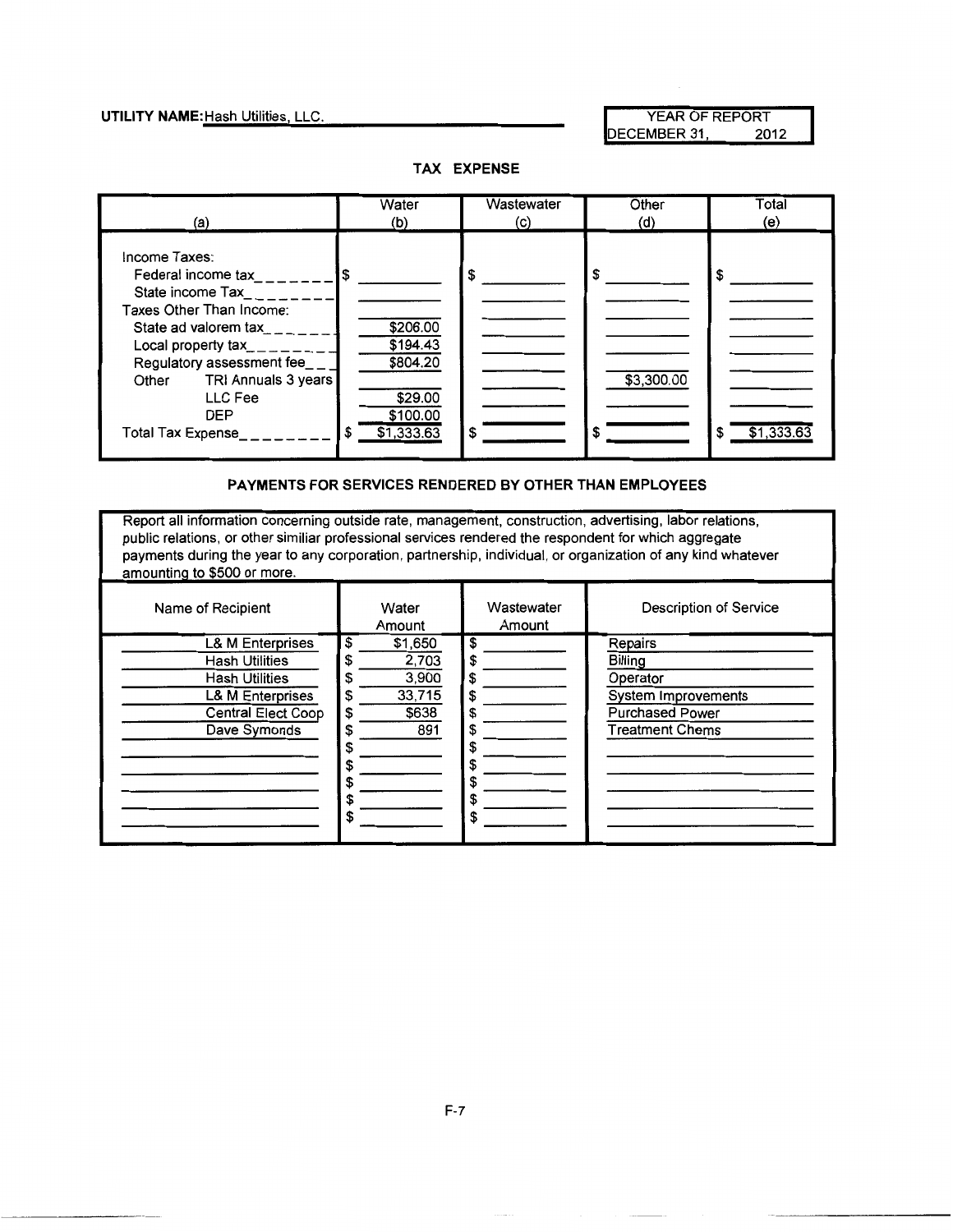#### CONTRIBUTIONS IN AID OF CONSTRUCTION ( 271 )

|                                     | (a)                                                                                                                                                         | Water<br>(b) | Wastewater<br>(c) | Total<br>(d) |
|-------------------------------------|-------------------------------------------------------------------------------------------------------------------------------------------------------------|--------------|-------------------|--------------|
| $\vert$ 1)<br>$\mathbf{Z}$          | Balance first of year___________________<br>Add credits during year__________________                                                                       | 15034<br>-S  | \$                |              |
| 3)<br>(H<br>$\vert 5 \rangle$<br>6) | Total_____________________<br>Deduct charges during the year_<br>__________<br>Balance end of year_________________<br><b>Less Accumulated Amortization</b> | $-14638$     |                   |              |
|                                     | Net CIAC_ _ _ _ _ _ _ _ _ _ _ _ _ _ _ _ _ _ _                                                                                                               | 396          |                   |              |

### ADDITIONS TO CONTRIBUTIONS IN AID OF CONSTRUCTION DURING YEAR (CREDITS)

| Report below all developers or contractors<br>agreements from which cash or property was<br>received during the year.  |             | Indicate<br>"Cash" or<br>"Property" | Water          | Wastewater |
|------------------------------------------------------------------------------------------------------------------------|-------------|-------------------------------------|----------------|------------|
|                                                                                                                        |             |                                     |                |            |
|                                                                                                                        |             |                                     |                |            |
|                                                                                                                        |             |                                     |                |            |
|                                                                                                                        |             |                                     |                |            |
|                                                                                                                        |             |                                     |                |            |
| Sub-total_______________________                                                                                       |             |                                     | \$<br>$\sim$ 0 |            |
| Report below all capacity charges, main extension charges and<br>customer connection charges received during the year. |             |                                     |                |            |
|                                                                                                                        | Number of   | Charge per                          |                |            |
| Description of Charge                                                                                                  | Connections | Connection                          |                |            |
|                                                                                                                        |             | \$                                  | \$             | \$         |
|                                                                                                                        |             |                                     |                |            |
|                                                                                                                        |             |                                     |                |            |
|                                                                                                                        |             |                                     |                |            |
|                                                                                                                        |             |                                     |                |            |
| <code>Total Credits During Year</code> (Must agree with line # 2 above.)_ _ _ _ _ _ _ _ _ _ _ S _____                  |             |                                     | 0              |            |

#### ACCUMULATED AMORTIZATION OF CIAC (272)

|                                                      | Water       | Wastewater | Total |
|------------------------------------------------------|-------------|------------|-------|
| Balance First of Year<br>Add Debits During Year:     | 14620<br>18 |            |       |
| Deduct Credits During Year:                          |             |            |       |
| Balance End of Year (Must agree with line #6 above.) | 14638       |            |       |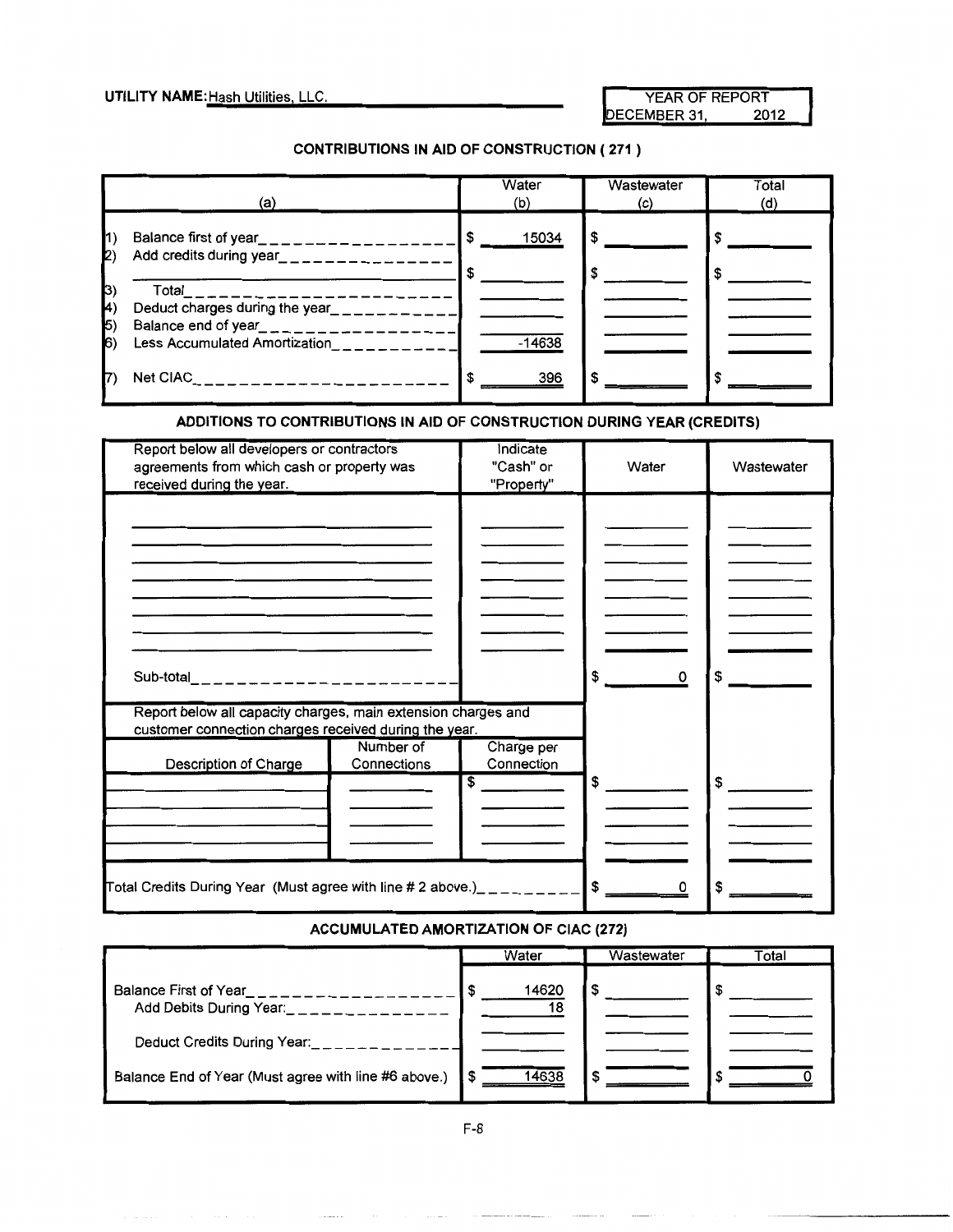#### **\*\*COMPLETION OF SCHEDULE REQUIRED ONLY IF AFUDC WAS CHARGED DURING YEAR\*\***

**UTILITY NAME** Hash Utilities, LLC. **We are all that the COVID-COVID-COVID-COVID-COVID-COVID-COVID-COVID-COVID-COVID-COVID-COVID-COVID-COVID-COVID-COVID-COVID-COVID-COVID-COVID-COVID-COVID-COVID-COVID-COVID-COVID-COVID-COV** DECEMBER 31,

#### **SCHEDULE "A"**

#### **SCHEDULE OF COST OF CAPITAL USED FOR AFUDC CALCULATION {1)**

| Class of Capital<br>(a)     | Dollar<br>Amount<br>(b) | Percentage<br>of<br>Capital<br>(c) | Actual<br>Cost<br>Rates<br>(d) | Weighted<br>Cost<br>[cxd]<br>(e) |
|-----------------------------|-------------------------|------------------------------------|--------------------------------|----------------------------------|
| <b>Common Equity</b>        | \$                      | %                                  | %                              | %                                |
| <b>Preferred Stock</b>      |                         | %                                  | %                              | $\%$                             |
| Long Term Debt              |                         | $\%$                               | %                              | $\%$                             |
| <b>Customer Deposits</b>    |                         | %                                  | %                              | %                                |
| Tax Credits - Zero Cost     |                         | %                                  | 0.00 %                         | %                                |
| Tax Credits - Weighted Cost |                         | %                                  | %                              | %                                |
| Deferred Income Taxes       |                         | %                                  | %                              | $\%$                             |
| Other (Explain)             |                         | %                                  | %                              | %                                |
| Total                       | S                       | 100.00 %                           |                                | %                                |

(1) Must be calculated using the same methodology used to calculate AFUDC rate approved by the Commission.

#### **APPROVED AFUDC RATE**

| Current Commission approved AFUDC rate:       |  | % |
|-----------------------------------------------|--|---|
| Commission Order Number approving AFUDC rate: |  |   |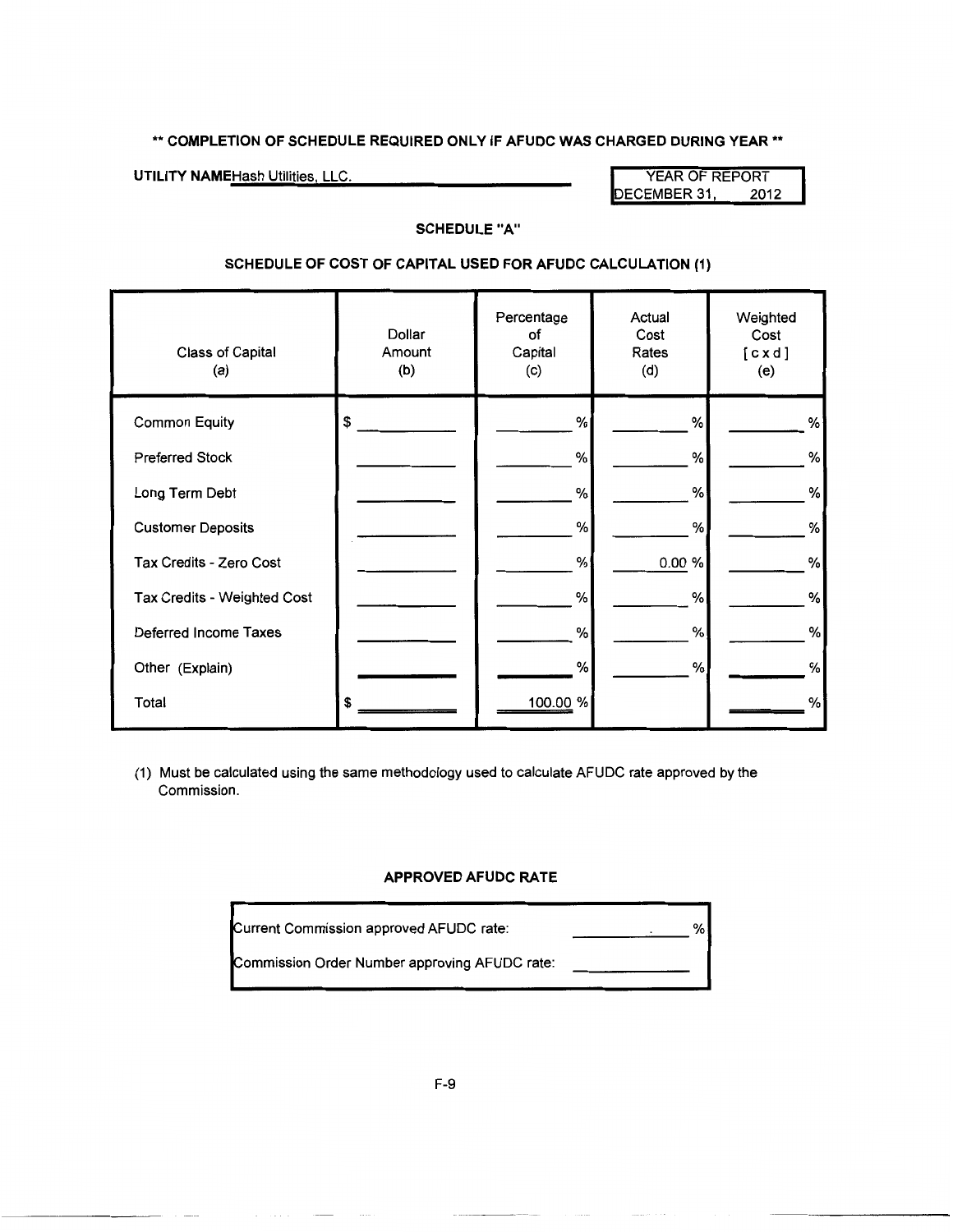### **\*\*COMPLETION OF SCHEDULE REQUIRED ONLY IF AFUDC WAS CHARGED DURING YEAR\*\***

**UTILITY NAME-.:** \_\_\_ .;.;H;,;;;a,;;,;sh~Ut•il.;.;;iti-.es•,..;;L;,;;;L;,;;;C.;... --------- YEAR OF REPORT DECEMBER 31,

#### **SCHEDULE "8"**

#### **SCHEDULE OF CAPITAL STRUCTURE ADJUSTMENTS**

| Class of Capital<br>(a)                                                                                                                                                                                                      | Per<br><b>Book</b><br><b>Balance</b><br>(b) | Non-utility<br>Adjustments<br>(c) | Non-juris.<br>Adjustments<br>(d) | Other (1)<br>Adjustments<br>(e) | Capital<br>Structure<br>Used for<br><b>AFUDC</b><br>Calculation<br>(f) |
|------------------------------------------------------------------------------------------------------------------------------------------------------------------------------------------------------------------------------|---------------------------------------------|-----------------------------------|----------------------------------|---------------------------------|------------------------------------------------------------------------|
| <b>Common Equity</b><br><b>Preferred Stock</b><br>Long Term Debt<br><b>Customer Deposits</b><br><b>Tax Credits-Zero Cost</b><br>Tax Credits-Weighted<br>Cost of Capital<br>Deferred Income Taxes<br>Other (Explain)<br>Total | \$<br>٥<br>0<br>0<br>\$                     |                                   | S<br>\$                          | S<br>\$                         | \$                                                                     |

(1) Explain below all adjustments made in Column (e):

F-10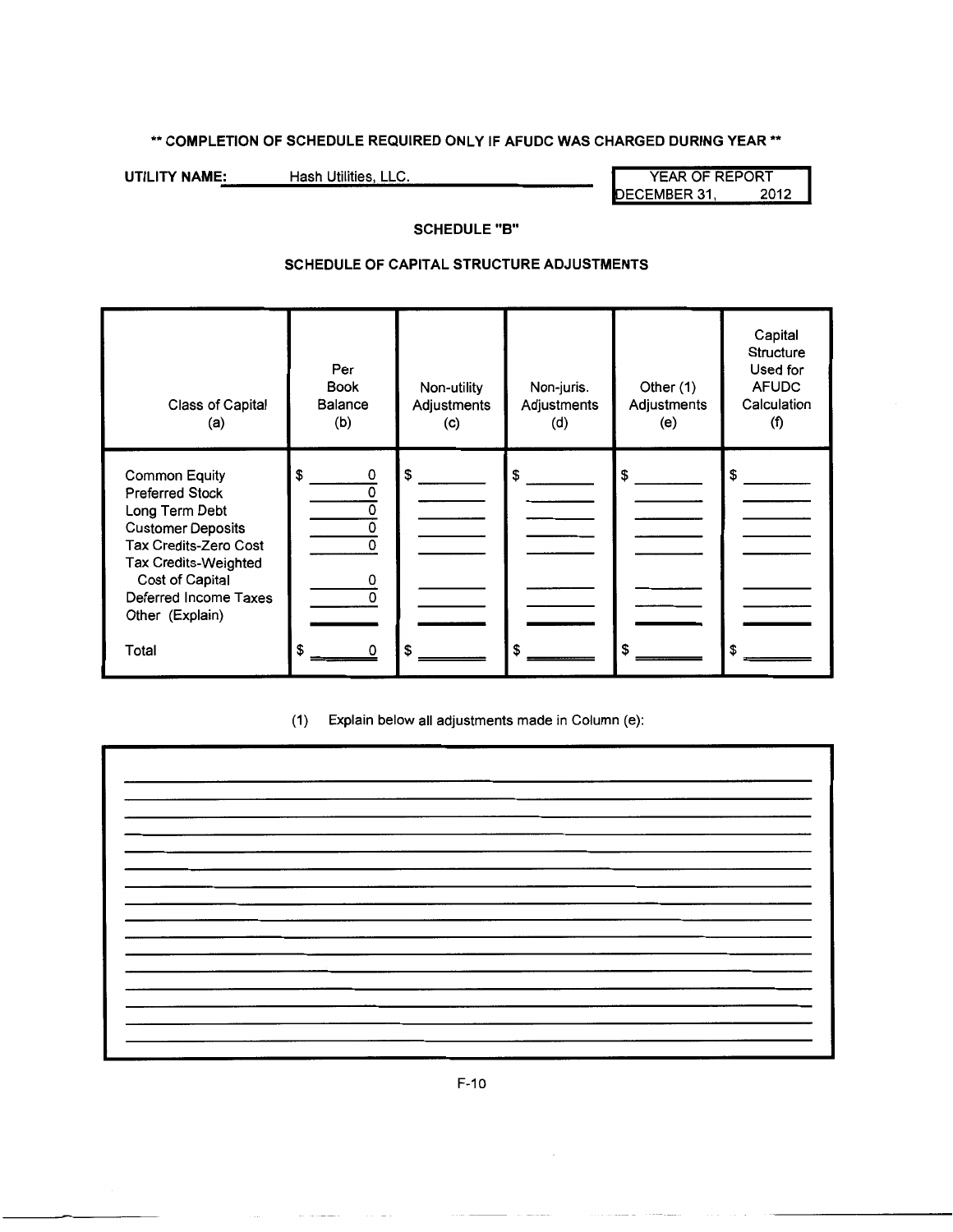# **WATER**

## **OPERATING**

# **SECTION**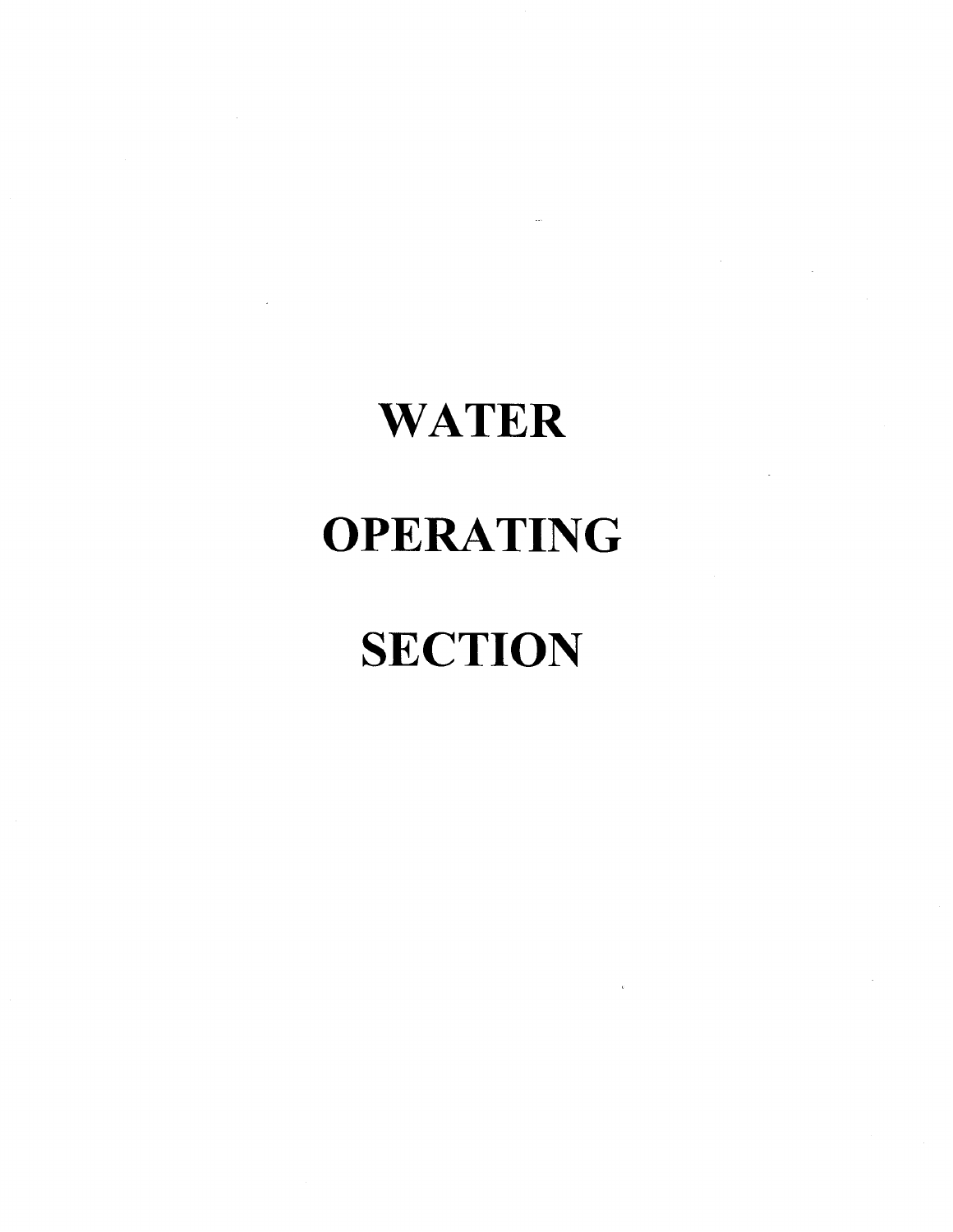**UTILITY NAME:** Hash Utilities, LLC. No. 1999 12 2012 DECEMBER 31,

| Acct.<br>No.<br>(a) | <b>Account Name</b><br>(b)                                  | Previous<br>Year<br>(c)  | <b>Additions</b><br>(d) | Retirements<br>(e)            | Current<br>Year<br>(f) |
|---------------------|-------------------------------------------------------------|--------------------------|-------------------------|-------------------------------|------------------------|
| 301                 | Organization____________                                    | $\frac{1}{2}$            | \$                      | $\frac{1}{2}$                 | $S_{-}$                |
| 302                 | $Franchises$ <sub>2</sub> - - - - - - - - - - - -           |                          |                         |                               |                        |
| 303                 | Land and Land Rights $\frac{1}{2}$                          | 3,307                    | 1155                    | <b>Contract Contract</b>      | 4,462                  |
| 304                 | Structures and Improvements                                 | 19,784                   | 13,441                  |                               | 33,225                 |
| 305                 | Collecting and Impounding                                   |                          |                         |                               |                        |
| 306                 | Lake, River and Other<br>$Intakes$ <sub>_____________</sub> |                          |                         |                               |                        |
| 307                 | Wells and Springs________                                   | 3,945                    |                         |                               | 3,945                  |
| 308                 | Infiltration Galleries and                                  |                          |                         |                               |                        |
| 309                 | Supply Mains__________                                      | 1,504                    |                         |                               | 1,504                  |
| 310                 | Power Generation Equipment                                  | 722                      |                         |                               | 722                    |
| 311                 | Pumping Equipment_______                                    | 5,054                    | 3,180                   | $\frac{1}{2}$                 | 8,234                  |
| 320                 | Water Treatment Equipment_                                  | 11,422                   | 855                     |                               | 12,277                 |
| 330                 | Distribution Reservoirs and                                 |                          |                         |                               |                        |
|                     | Standpipes <sub>-1------</sub>                              | 2,437                    | 14.693                  |                               | 17,130                 |
| 331                 | <b>Transmission and Distribution</b>                        |                          |                         |                               |                        |
|                     | $Lines$ <sub>______________</sub>                           | 13,708                   |                         |                               | 13,708                 |
| 333                 | Services_____________                                       | 4,296                    | 330                     |                               | 4,626                  |
| 334                 | Meters and Meter<br>$Instantations$ __________              |                          |                         |                               |                        |
| 335                 |                                                             | 9,741                    | 720                     |                               | 10,461                 |
| 336                 | Hydrants______________<br>Backflow Prevention Devices__     |                          |                         |                               |                        |
| 339                 | Other Plant and                                             |                          |                         |                               |                        |
|                     | Miscellaneous Equipment_ _                                  |                          |                         |                               |                        |
| 340                 | Office Furniture and                                        |                          |                         |                               |                        |
|                     | Equipment_ _ _ _ _ _ _                                      | 543                      |                         |                               | 543                    |
| 341                 | Transportation Equipment____                                |                          |                         |                               |                        |
| 342                 | Stores Equipment________                                    |                          |                         |                               |                        |
| 343                 | Tools, Shop and Garage                                      |                          |                         |                               |                        |
|                     | Equipment___________                                        |                          |                         |                               | 606                    |
| 344                 | Laboratory Equipment______]                                 |                          |                         | <b>Contract Contract</b>      |                        |
| 345                 | Power Operated Equipment___                                 |                          |                         |                               |                        |
| 346                 | Communication Equipment___                                  |                          |                         |                               |                        |
| 347<br>348          | Miscellaneous Equipment_ $_$ _ _                            |                          |                         |                               |                        |
|                     | Other Tangible Plant_______                                 | $\overline{\phantom{a}}$ |                         |                               |                        |
|                     | Total Water Plant__________ \$ 77,069                       |                          | \$33,219                | \$<br>$\overline{\mathbf{0}}$ | \$ 111,443             |

#### **WATER UTILITY PLANT ACCOUNTS**

W-1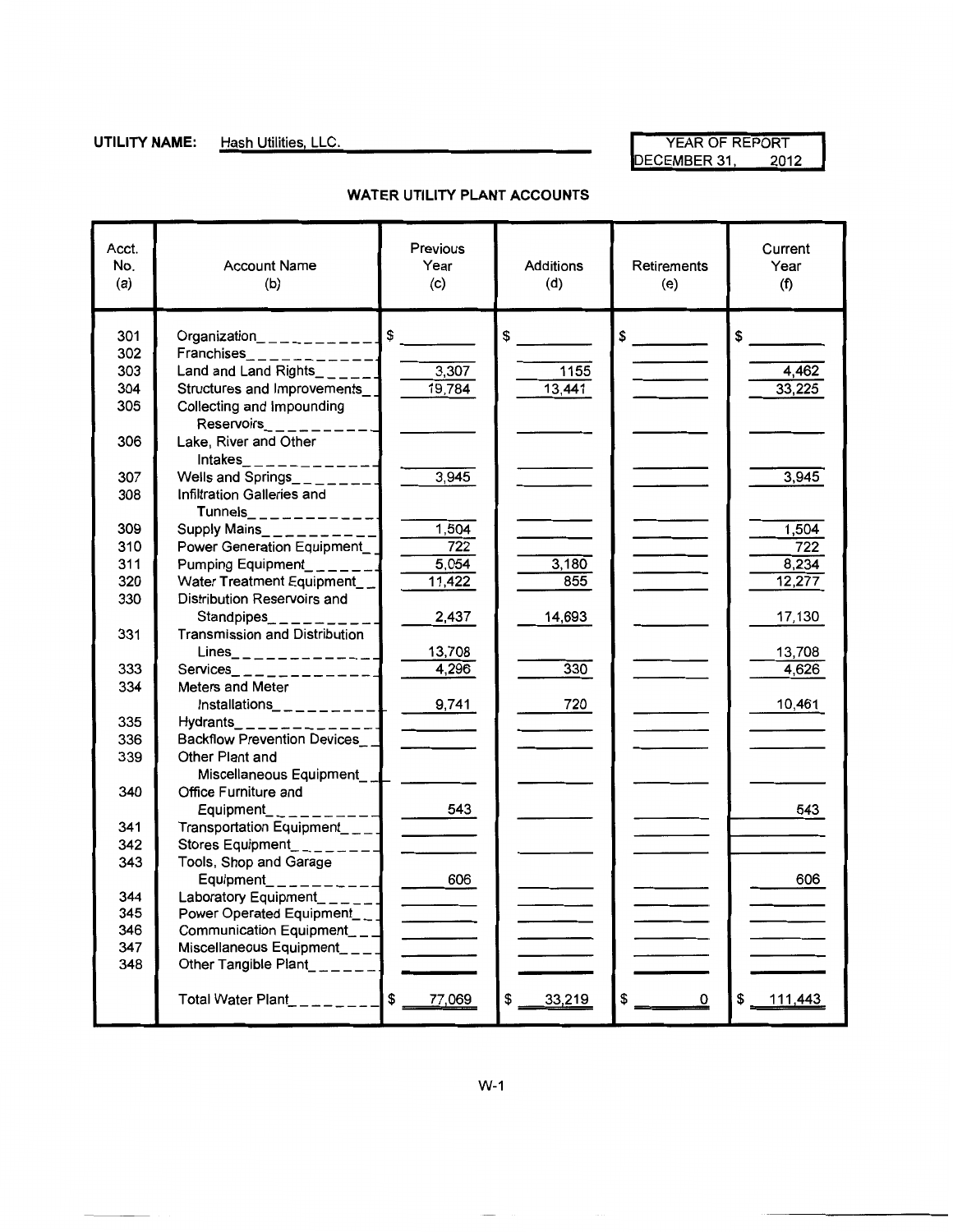### **UTILITY NAME:** Hash Utilities, LLC.

| YEAR OF REPORT |      |
|----------------|------|
| DECEMBER 31.   | 2012 |

**ANALYSIS OF ACCUMULATED DEPRECIATION BY PRIMARY ACCOUNT- WATER** 

|       |                                                                                                                 | Average<br>Service | Average<br>Salvage | Depr.                                 | Accumulated<br>Depreciation |                                                                                         |                   | Accum. Depr.<br>Balance |
|-------|-----------------------------------------------------------------------------------------------------------------|--------------------|--------------------|---------------------------------------|-----------------------------|-----------------------------------------------------------------------------------------|-------------------|-------------------------|
| Acct. |                                                                                                                 | Life in            | in                 | Rate                                  | Balance                     |                                                                                         |                   | End of Year             |
| No.   | Account                                                                                                         | Years              | Percent            | Applied                               | Previous Year               | Debits                                                                                  | <b>Credits</b>    | $(f-g+h=i)$<br>(i)      |
| (a)   | (b)                                                                                                             | (c)                | (d)                | (e)                                   | (f)                         | (g)                                                                                     | (h)               |                         |
| 304   | Structures and Improvements                                                                                     | 40                 | $\%$               | $0.025 \%$ \$                         | 9,896                       |                                                                                         | $\sqrt{3}$<br>831 | 10,727<br>\$            |
| 305   | Collecting and Impounding                                                                                       |                    |                    |                                       |                             |                                                                                         |                   |                         |
|       | Reservoirs___________                                                                                           | 27                 | $\%$               | 0.037 %                               |                             |                                                                                         |                   |                         |
| 306   | Lake, River and Other Intakes                                                                                   |                    | $\%$               | $\%$                                  |                             |                                                                                         |                   |                         |
| 307   | Wells and Springs_________                                                                                      | $\overline{27}$    | $\%$               | 0.037%                                | 2,257                       |                                                                                         | $\overline{146}$  | 2,403                   |
| 308   | Infiltration Galleries &                                                                                        |                    |                    |                                       |                             |                                                                                         |                   |                         |
|       | $Tunnels$ <sub>______________</sub>                                                                             |                    | $\%$               | $\%$                                  |                             |                                                                                         |                   |                         |
| 309   | Supply Mains____________                                                                                        | $\overline{32}$    | %                  | $0.0313$ %                            | $-523$                      |                                                                                         | $\overline{47}$   | $-476$                  |
| 310   | Power Generating Equipment__                                                                                    | $\overline{17}$    | %                  | 0.0588%                               | $\overline{275}$            |                                                                                         | $\overline{42}$   | 317                     |
| 311   | <b>Pumping Equipment</b>                                                                                        | $\overline{15}$    | %                  | 0.0667%                               | 1,828                       | $\overline{\phantom{a}}$                                                                | 549               | 2,377                   |
| 320   | Water Treatment Equipment                                                                                       | $\overline{17}$    | %                  | 0.0588%                               | 10,458                      | $\mathcal{L}^{\text{max}}_{\text{max}}$ , where $\mathcal{L}^{\text{max}}_{\text{max}}$ | $\overline{722}$  | 11,180                  |
| 330   | Distribution Reservoirs &                                                                                       |                    |                    |                                       |                             |                                                                                         |                   |                         |
|       | Standpipes_<br>--------                                                                                         | 33                 | $\%$               | 0.0303%                               | 899                         |                                                                                         | 519               | 1,418                   |
| 331   | Trans. & Dist. Mains________                                                                                    | $\overline{38}$    | $\%$               | $0.0263$ %                            | 13,708                      |                                                                                         | 15                | 13,723                  |
| 333   | Services_______________                                                                                         | $\frac{35}{17}$    | $\%$               | $0.0286$ %                            | 2,852                       |                                                                                         | $\overline{132}$  | 2,984                   |
| 334   | Meter & Meter Installations_ $\_$                                                                               |                    | $\%$               | 0.0588%                               | $-1,991$                    |                                                                                         | 553               | $-1,438$                |
| 335   | <b>Hydrants</b><br>------------                                                                                 |                    | $\%$               | %                                     |                             |                                                                                         |                   |                         |
| 336   | <b>Backflow Prevention Devices</b>                                                                              |                    | %                  | $\%$                                  |                             |                                                                                         |                   |                         |
| 339   | Other Plant and Miscellaneous                                                                                   |                    |                    |                                       |                             |                                                                                         |                   |                         |
|       | Equipment___________                                                                                            | 25                 | %                  | 0.04 %                                |                             |                                                                                         |                   |                         |
| 340   | Office Furniture and                                                                                            |                    |                    |                                       |                             |                                                                                         |                   |                         |
|       | Equipment____________                                                                                           | 15                 | %                  | 0.0667%                               | $-584$                      |                                                                                         | $\overline{36}$   | $-548$                  |
| 341   | Transportation Equipment____                                                                                    |                    | $\%$               | %                                     |                             |                                                                                         |                   |                         |
| 342   | Stores Equipment__________                                                                                      |                    | $\%$               | %                                     |                             |                                                                                         |                   |                         |
| 343   | Tools, Shop and Garage                                                                                          |                    |                    |                                       |                             |                                                                                         |                   |                         |
|       | $Equipment_{-}$                                                                                                 | $-15$              | $\%$               | 0.0667 %                              | -88                         |                                                                                         | $\overline{40}$   | $-48$                   |
| 344   |                                                                                                                 |                    | %                  | $% \mathcal{A}=\mathcal{A}^{\prime }$ |                             |                                                                                         |                   |                         |
| 345   |                                                                                                                 |                    | $\%$               | $\%$                                  |                             |                                                                                         |                   |                         |
| 346   |                                                                                                                 |                    | $\%$               | %                                     |                             |                                                                                         |                   |                         |
| 347   |                                                                                                                 |                    | $\%$               | %                                     |                             |                                                                                         |                   |                         |
| 348   | Communication Equipment<br>Miscellaneous Equipment<br>Miscellaneous Equipment<br>Other Tangible Plant<br>Totals |                    | %                  | %                                     |                             |                                                                                         |                   |                         |
|       | $Totals$ <sub>_________________</sub>                                                                           |                    |                    |                                       | 38,987<br>\$                | 0<br>\$                                                                                 | 3,633             | 42,620*                 |
|       |                                                                                                                 |                    |                    |                                       |                             |                                                                                         |                   |                         |

\* This amount should tie to Sheet F-5. W-2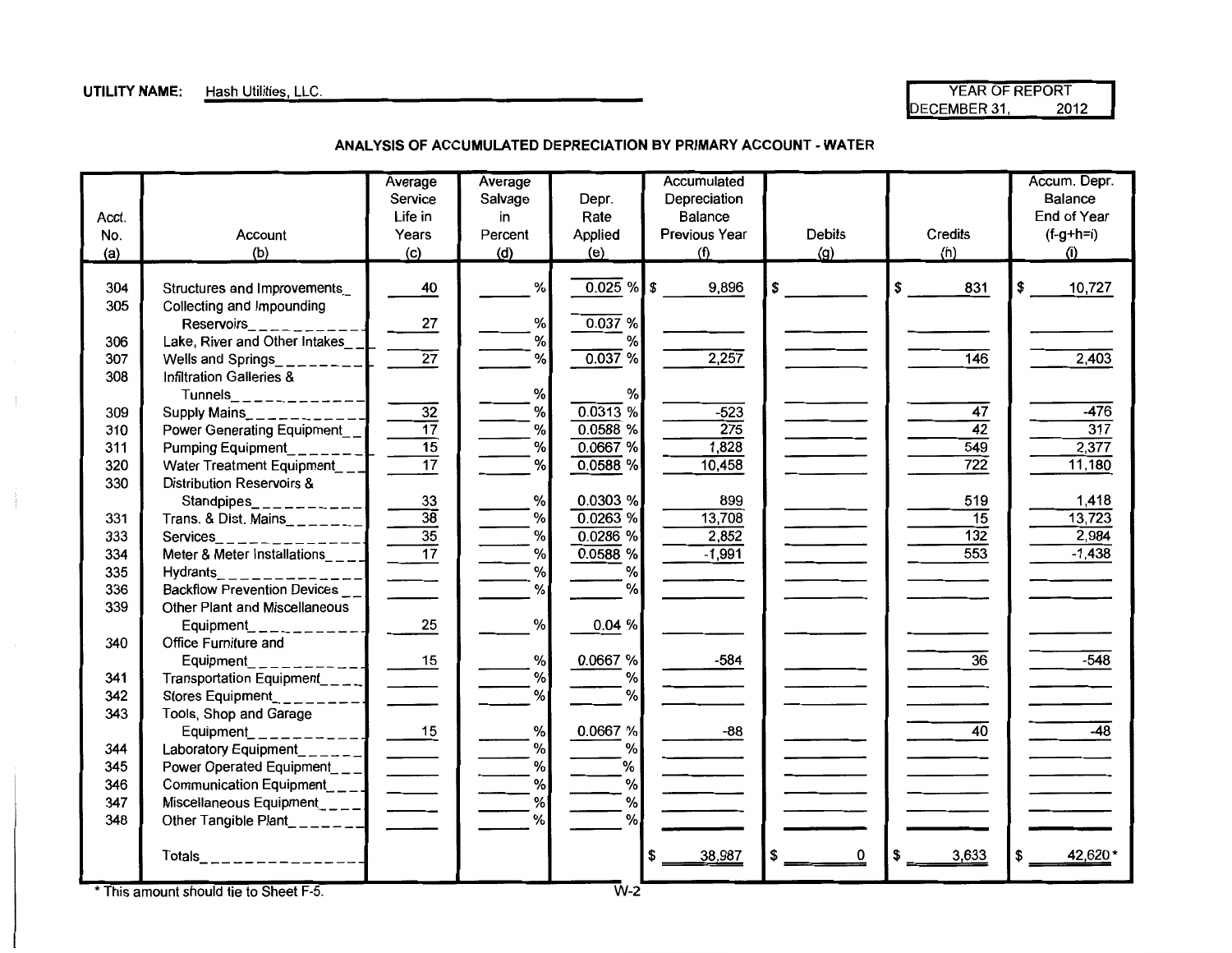#### **WATER OPERATION AND MAINTENANCE EXPENSE**

| Acct.<br>No. | <b>Account Name</b>                                                        | Amount      |
|--------------|----------------------------------------------------------------------------|-------------|
| 601          |                                                                            | S.          |
| 603          | Salaries and Wages - Officers, Directors, and Majority Stockholders_______ | 1,200       |
| 604          | Employee Pensions and Benefits___________________________                  |             |
| 610          |                                                                            |             |
| 615          |                                                                            | 638         |
| 616          | Fuel for Power Production___________________________________               |             |
| 618          | Chemicals_ $\_\_$<br>________________________________                      | 1,071       |
| 620          |                                                                            | 435         |
| 630          | <b>Contractual Services:</b>                                               |             |
|              |                                                                            | 2,703       |
|              |                                                                            | 3,900       |
|              | Testing (Tri Annuals)<br>_____________________________                     | 1,643       |
|              |                                                                            | 1,348       |
| 640          |                                                                            |             |
| 650          |                                                                            | 435         |
| 655          |                                                                            |             |
| 665          | Regulatory Commission Expenses (Amortized Rate Case Expense)________       |             |
| 670          |                                                                            |             |
| 675          |                                                                            |             |
|              |                                                                            |             |
|              | Total Water Operation And Maintenance Expense_______________________       | 13.373<br>S |
|              | * This amount should tie to Sheet F-3.                                     |             |

#### **WATER CUSTOMERS**

|                                       |          |            | <b>Number of Active Customers</b> |         | <b>Total Number of</b> |
|---------------------------------------|----------|------------|-----------------------------------|---------|------------------------|
|                                       | Type of  | Equivalent | Start                             | End     | Meter Equivalents      |
| Description                           | Meter ** | Factor     | of Year                           | of Year | $(c \times e)$         |
| (a)                                   | (b)      | (c)        | (d)                               | (e)     | (f)                    |
| <b>Residential Service</b>            |          |            |                                   |         |                        |
| 5/8"                                  | D        | 1.0        | 53                                | 53      | 53                     |
| 3/4"                                  | D        | 1.5        |                                   |         |                        |
| 1"                                    | D        | 2.5        |                                   |         |                        |
| 11/2"                                 | D,T      | 5.0        |                                   |         |                        |
| <b>General Service</b>                |          |            |                                   |         |                        |
| 5/8"                                  | D        | 1.0        |                                   |         |                        |
| 3/4"                                  | D        | 1.5        |                                   |         |                        |
| 1"                                    | D        | 2.5        |                                   |         |                        |
| 11/2"                                 | D,T      | 5.0        |                                   |         |                        |
| 2"                                    | D, C, T  | 8.0        |                                   |         |                        |
| 3"                                    | D        | 15.0       |                                   |         |                        |
| 3"                                    | С        | 16.0       |                                   |         |                        |
| 3"                                    | T        | 17.5       |                                   |         |                        |
|                                       |          |            |                                   |         |                        |
| <b>Unmetered Customers</b>            |          |            |                                   |         |                        |
| Other (Specify)                       |          |            |                                   |         |                        |
|                                       |          |            |                                   |         |                        |
| $^{\star\star}$<br>$D = Displacement$ |          |            |                                   |         |                        |
| $C = Compound$                        |          | Total      | 57                                | 53      | 53                     |
| $T =$ Turbine                         |          |            |                                   |         |                        |
|                                       |          |            |                                   |         |                        |

W-3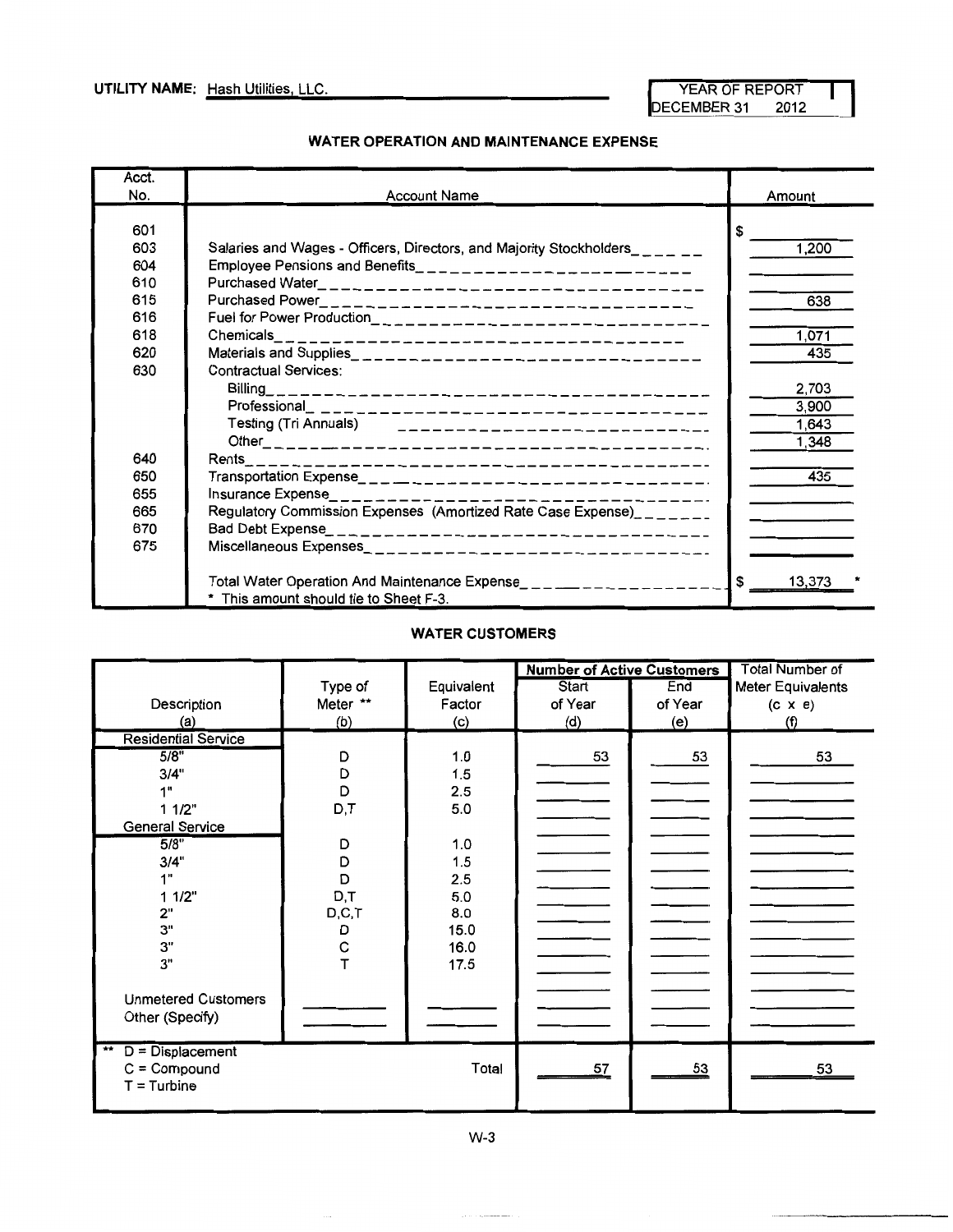SYSTEM NAME: **Inglewood** 

### **PUMPING AND PURCHASED WATER STATISTICS**

| (a)                                                                                                                                                                                                                                                                                                                                                                                                                                                                    | Water<br>Purchased<br><b>For Resale</b><br>(Omit 000's)<br>(b)                                                     | Finished<br><b>Water From</b><br>Wells<br>(Omit 000's)<br>(c) | Recorded<br><b>Accounted For</b><br>Loss Through<br>Line Flushing<br>Etc.<br>(Omit 000's)<br>(d) | <b>Total Water</b><br>Pumped And<br>Purchased<br>(Omit 000's)<br>$[(b)+(c)-(d)]$<br>(e) | <b>Water Sold</b><br>To<br>Customers<br>(Omit 000's)<br>(f) |
|------------------------------------------------------------------------------------------------------------------------------------------------------------------------------------------------------------------------------------------------------------------------------------------------------------------------------------------------------------------------------------------------------------------------------------------------------------------------|--------------------------------------------------------------------------------------------------------------------|---------------------------------------------------------------|--------------------------------------------------------------------------------------------------|-----------------------------------------------------------------------------------------|-------------------------------------------------------------|
| January_______<br>February______<br>March $---$<br>$April$ <sub>---</sub> ----<br>$May_{------}$<br>$June_{-----}$<br>$July$ _ _ _ _ _ _ _ _ _ _ _ _<br>August_________<br>September <sub>______</sub><br>$October$ <sub>________</sub><br>November $\_$ $\_$ $\_$ $\_$ $\_$ $\_$ $\_$<br>December_ _ _ _ _ _ ]<br>Total for Year_____                                                                                                                                 | and the company of the company<br><b>Contract Contract Contract</b><br>and the company<br>$\overline{\phantom{a}}$ | 0                                                             |                                                                                                  | 398<br>0<br>$\overline{414}$<br>394<br>397<br>349<br>$\overline{317}$<br>2273           | 398<br>414<br>394<br>397<br>349<br>3<br>317<br>2273         |
| If water is purchased for resale, indicate the following:<br>Vendor <b>Contract Contract Contract Contract Contract Contract Contract Contract Contract Contract Contract Contract Contract Contract Contract Contract Contract Contract Contract Contract Contract Contract Contract Contrac</b><br>Point of delivery entertainment and the contract of delivery<br>If water is sold to other water utilities for redistribution, list names of such utilities below: |                                                                                                                    |                                                               |                                                                                                  |                                                                                         |                                                             |

### **MAINS (FEET)**

| Kind of Pipe                         | <b>Diameter</b><br>of | First of |       | Removed<br>or | End<br>of   |
|--------------------------------------|-----------------------|----------|-------|---------------|-------------|
| (PVC, Cast Iron, Coated Steel, etc.) | Pipe                  | Year     | Added | Abandoned     | Year        |
| PVC Sch 40<br>PVC Sch 40             | 2"<br>3"              | 1900     | 240   |               | 1900<br>240 |
|                                      |                       |          |       |               |             |
|                                      |                       |          |       |               |             |
|                                      |                       |          |       |               |             |
|                                      |                       |          |       |               |             |
|                                      |                       |          |       |               |             |

W-4

UTILITY NAME: Hash Utilities, LLC. And The Media of REPORT DECEMBER 31, 2012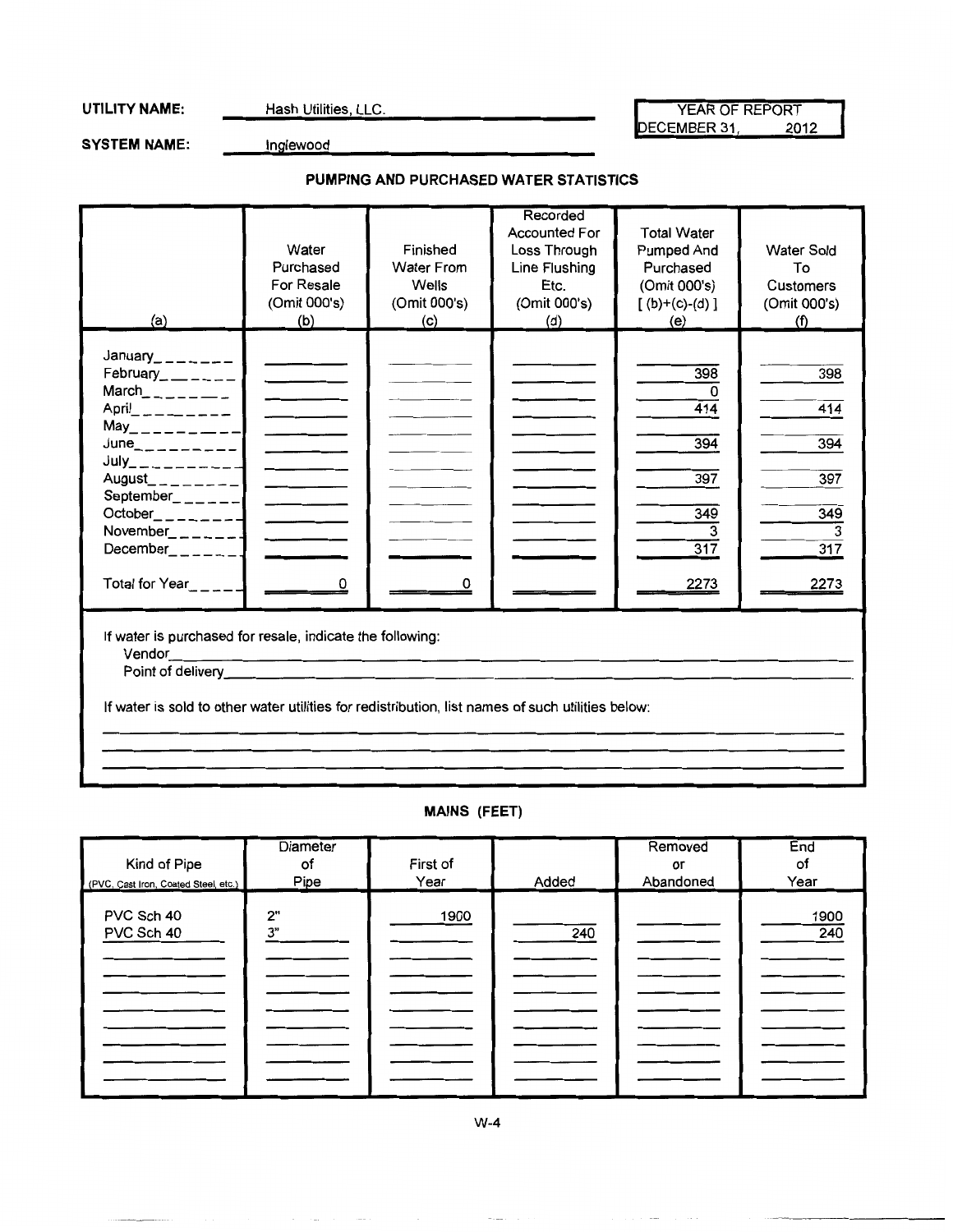**UTILITY NAME:** Hash Utilities, LLC. YEAR OF REPORT YEAR OF REPORT DECEMBER 31,

SYSTEM NAME: **Inglewood** 

#### **WELLS AND WELL PUMPS** N/A

| (a)                                                            | (b)                     | (c)                              | (d) | (e) |
|----------------------------------------------------------------|-------------------------|----------------------------------|-----|-----|
| <b>Year Constructed</b>                                        | 1974                    | 1974                             |     |     |
| <b>Types of Well Construction</b><br>and Casing                | Steel                   | Steel                            |     |     |
|                                                                |                         |                                  |     |     |
| Depth of Wells_______                                          | 100'                    | 110                              |     |     |
| Diameters of Wells____<br>Pump - GPM_ $\_\_\_$                 | 4"<br>40                | 4"<br>40                         |     |     |
| Motor - $HP_$ ________<br>Motor Type $t_{-}$ $_{---}$ $_{---}$ | $2.5$ hp<br>Submersible | 2.5 <sub>hp</sub><br>Submersible |     |     |
| Yields of Wells in GPD                                         | 57,600                  | 57,600                           |     |     |
| Auxiliary Power_____                                           | no                      | no                               |     |     |
| * Submersible, centrifugal, etd                                |                         |                                  |     |     |

**RESERVOIRS** N/A

| (a)                                                                      | (b)                     | 'c) | (d) | (e) |
|--------------------------------------------------------------------------|-------------------------|-----|-----|-----|
| Description (steel, concrete)<br>Capacity of Tank_<br>Ground or Elevated | Galv<br>1,400<br>Ground |     |     |     |

#### **HIGH SERVICE PUMPING N/A**

| (a)                                                                                                                                                                                                | (b) | $\mathcal{L}(\mathbf{C})$ | (d) | (e) |
|----------------------------------------------------------------------------------------------------------------------------------------------------------------------------------------------------|-----|---------------------------|-----|-----|
| <b>Motors</b><br>Manufacturer________<br>$Type$ <sub>______________</sub><br>Rated Horsepower______                                                                                                |     |                           |     |     |
| Pumps<br>Manufacturer_ _ _ _ _ _ _ _<br>$Type_{-}$ _ _ _ _ _ _ _ _ _ _ _ _ _<br>Capacity in $GPM$ <sub>_______</sub><br>Average Number of Hours<br>Operated Per Day_____<br>Auxiliary Power_______ |     |                           |     |     |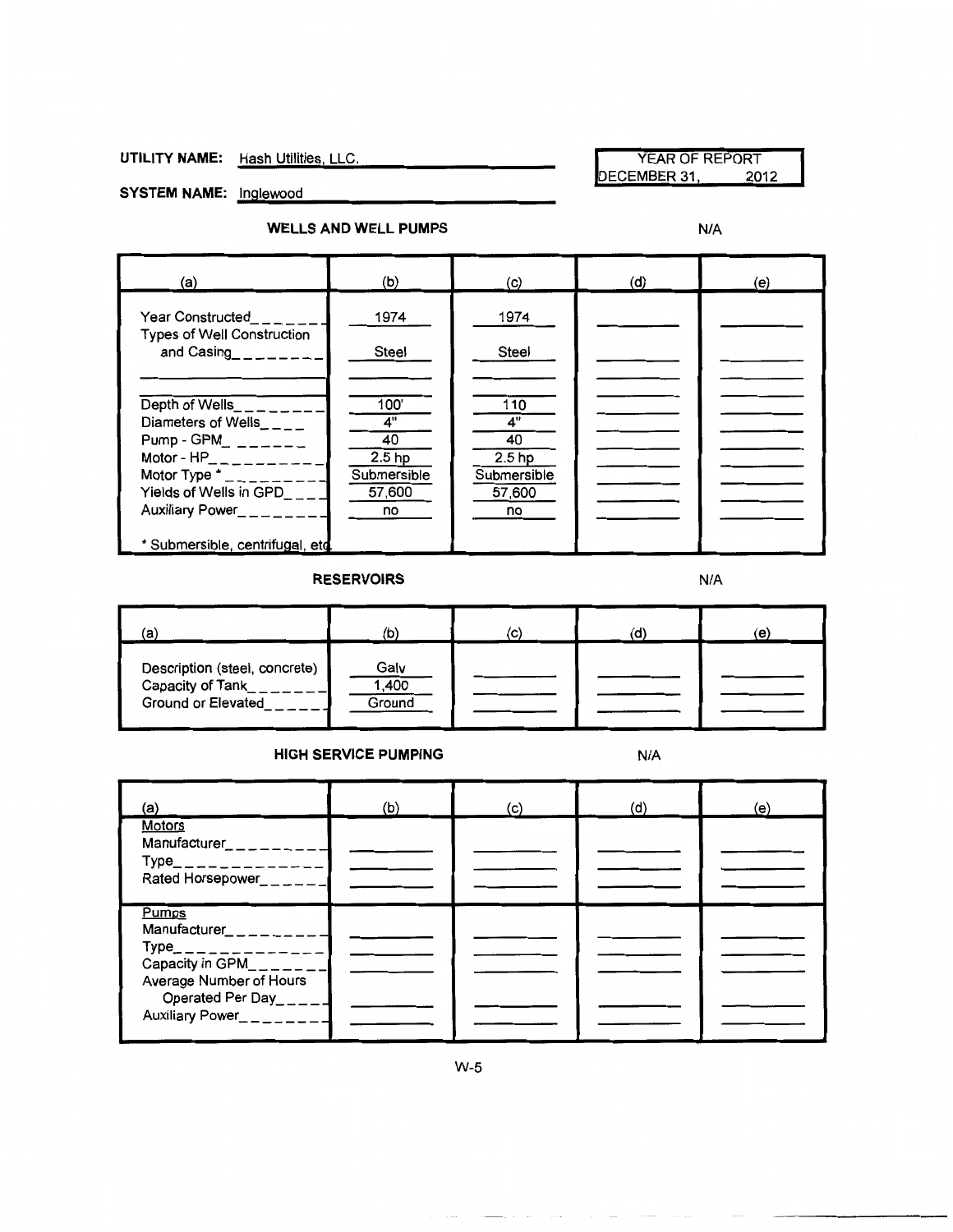### UTILITY NAME: Hash Utilities, LLC. The Management of The WEAR OF REPORT

DECEMBER 31, 2012

#### SOURCE OF SUPPLY

| List for each source of supply (Ground, Surface, Purchased Water etc.) |                  |  |  |
|------------------------------------------------------------------------|------------------|--|--|
| Permitted Gals. per day<br>Type of Source                              | Floridan Aquifer |  |  |

#### **WATER TREATMENT FACILITIES**

| List for each Water Treatment Facility:                                                                                                                                                                                                                                                                                                                                                         | N/A                                                                             |  |
|-------------------------------------------------------------------------------------------------------------------------------------------------------------------------------------------------------------------------------------------------------------------------------------------------------------------------------------------------------------------------------------------------|---------------------------------------------------------------------------------|--|
| Type_ _ _ _ _ _ _ _ _ _ _ _<br>Make___ __ ________<br>Permitted Capacity (GPD)<br>High service pumping<br>Gallons per minute_ $-$<br>Reverse Osmosis $    -$<br>Lime Treatment<br>Unit Rating <b>Unit</b><br>Filtration<br>Pressure Sq. Ft.<br>Gravity GPD/Sq.Ft.____<br><b>Disinfection</b><br>Chlorinator <sub>------</sub><br>Ozone__________<br>Other____________<br>Auxiliary Power_______ | Liquid<br>Chiorinator<br>57,900<br>N/A<br>N/A<br>N/A<br>N/A<br>Liquid Injection |  |
|                                                                                                                                                                                                                                                                                                                                                                                                 |                                                                                 |  |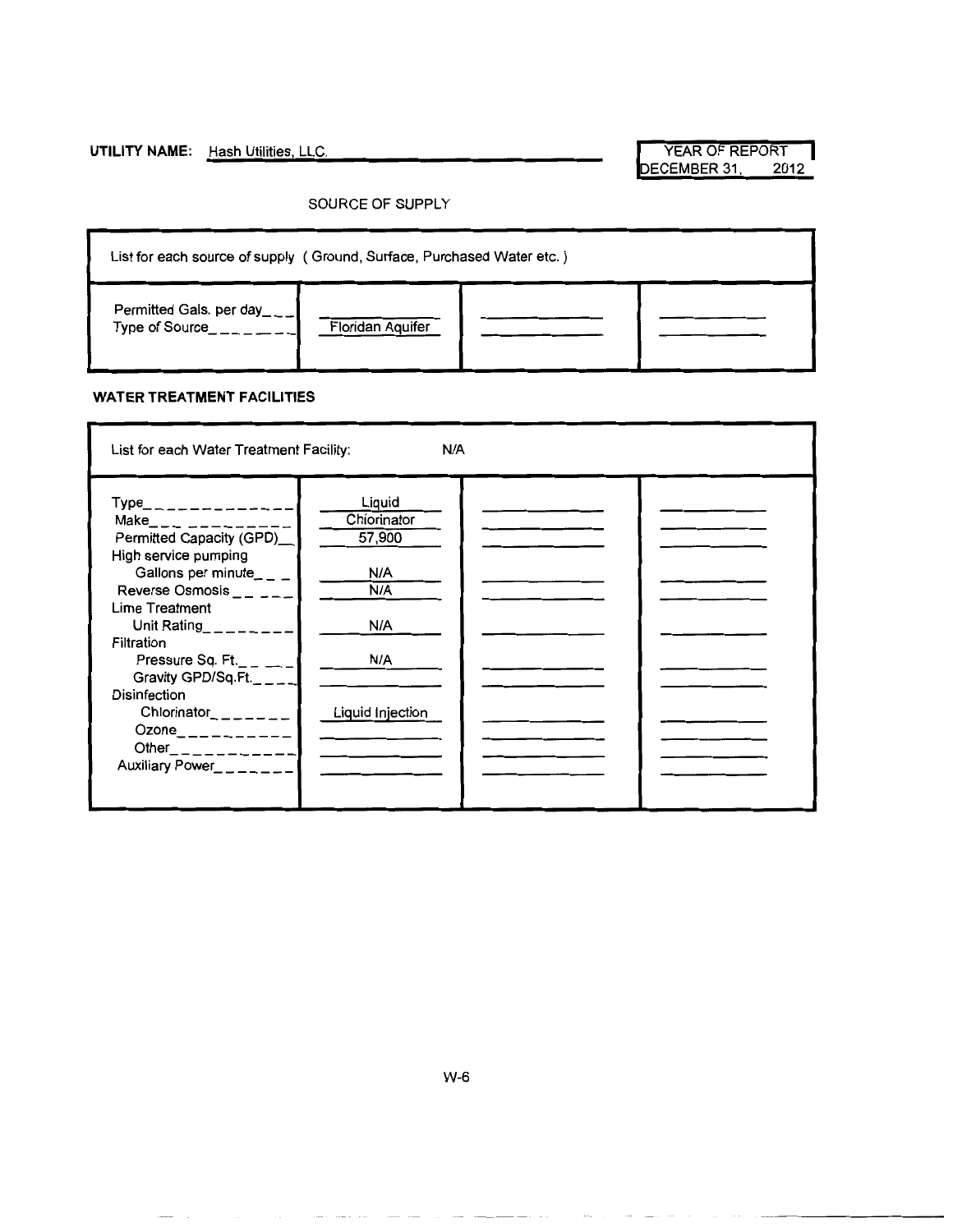**UTILITY NAME:** Hash Utilities, LLC. YEAR OF REPORT YEAR OF REPORT YEAR OF REPORT DECEMBER 31,

SYSTEM NAME: **Inglewood** 

#### **GENERAL WATER SYSTEM INFORMATION**

| Furnish information below for each system. A separate page should be supplied where necessary.                                                                                                                                                                                                            |
|-----------------------------------------------------------------------------------------------------------------------------------------------------------------------------------------------------------------------------------------------------------------------------------------------------------|
| 1. Present ERC's * the system can efficiently serve. ___________________________<br>62                                                                                                                                                                                                                    |
| 2. Maximum number of ERCs * which can be served.<br>62                                                                                                                                                                                                                                                    |
| 3. Present system connection capacity (in ERCs *) using existing lines.<br>62                                                                                                                                                                                                                             |
| 62<br>4. Future connection capacity (in ERCs *) upon service area buildout.                                                                                                                                                                                                                               |
| 5. Estimated annual increase in ERCs *. __________________________________None                                                                                                                                                                                                                            |
| 6. Is the utility required to have fire flow capacity? __________________________                                                                                                                                                                                                                         |
| 7. Attach a description of the fire fighting facilities.                                                                                                                                                                                                                                                  |
| 8. Describe any plans and estimated completion dates for any enlargements or improvements of this system.                                                                                                                                                                                                 |
|                                                                                                                                                                                                                                                                                                           |
| 9. When did the company last file a capacity analysis report with the DEP? N/A_____                                                                                                                                                                                                                       |
| 10. If the present system does not meet the requirements of DEP rules, submit the following:                                                                                                                                                                                                              |
| a. Attach a description of the plant upgrade necessary to meet the DEP rules.                                                                                                                                                                                                                             |
|                                                                                                                                                                                                                                                                                                           |
|                                                                                                                                                                                                                                                                                                           |
| d. Attach plans for funding the required upgrading.                                                                                                                                                                                                                                                       |
|                                                                                                                                                                                                                                                                                                           |
| 11. Department of Environmental Protection ID # 6382108                                                                                                                                                                                                                                                   |
| 12. Water Management District Consumptive Use Permit # Not required ___________________                                                                                                                                                                                                                   |
| a. Is the system in compliance with the requirements of the CUP? Yes                                                                                                                                                                                                                                      |
| b. If not, what are the utility's plans to gain compliance?                                                                                                                                                                                                                                               |
| An ERC is determined based on one of the following methods:<br>(a) If actual flow data are available from the preceding 12 months:<br>Divide the total annual single family residence (SFR) gallons sold by the average<br>number of SFR customers for the same period and divide the result by 365 days. |
| (b) If no historical flow data are available use:<br>ERC = (Total SFR gallons sold (omit 000)/365 days/350 gallons per day).                                                                                                                                                                              |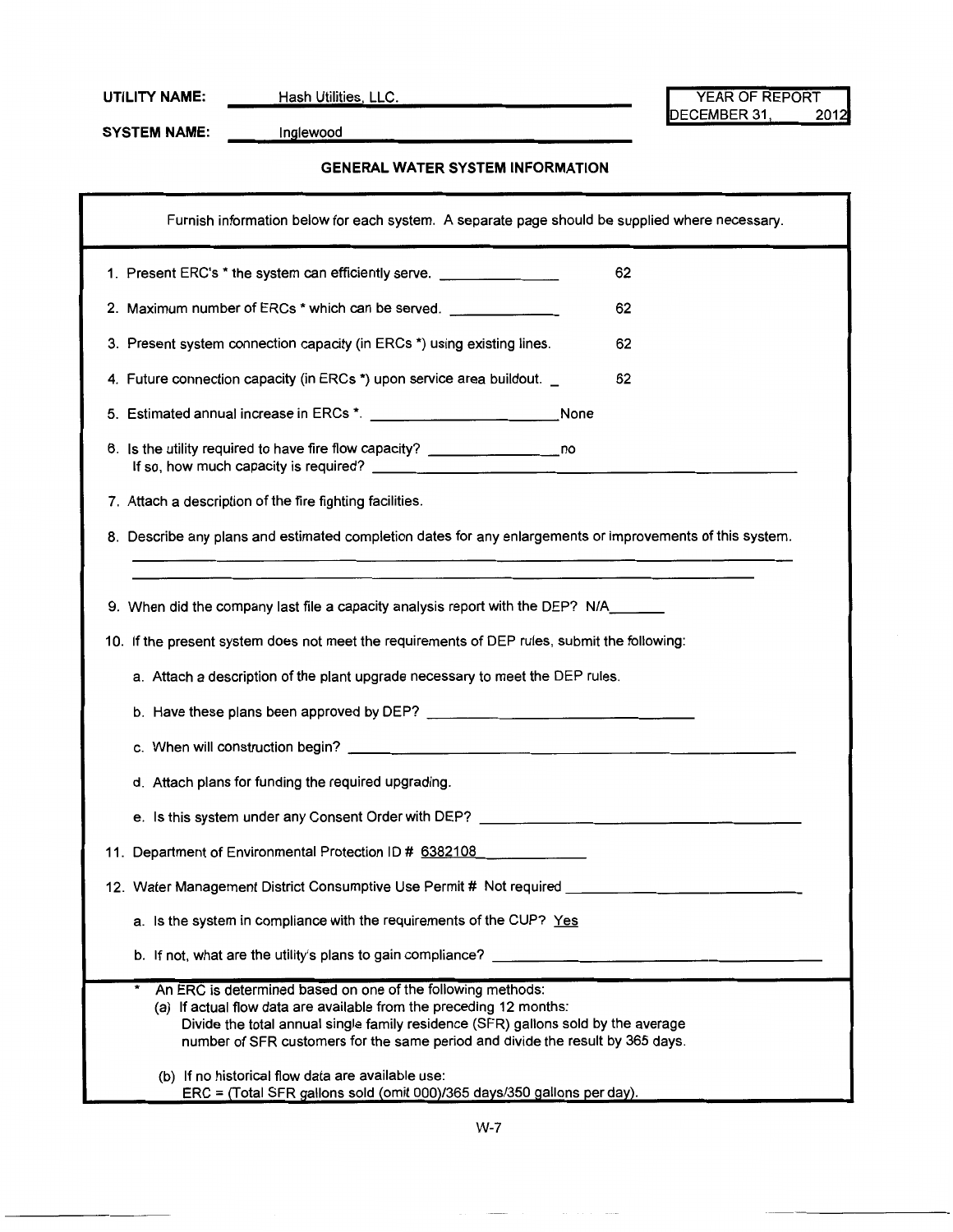## WASTEWATER

# OPERATING

## **SECTION**

This utility is a water only service; therefore, Note: Pages S-1 through S-6 have been omitted from this report.